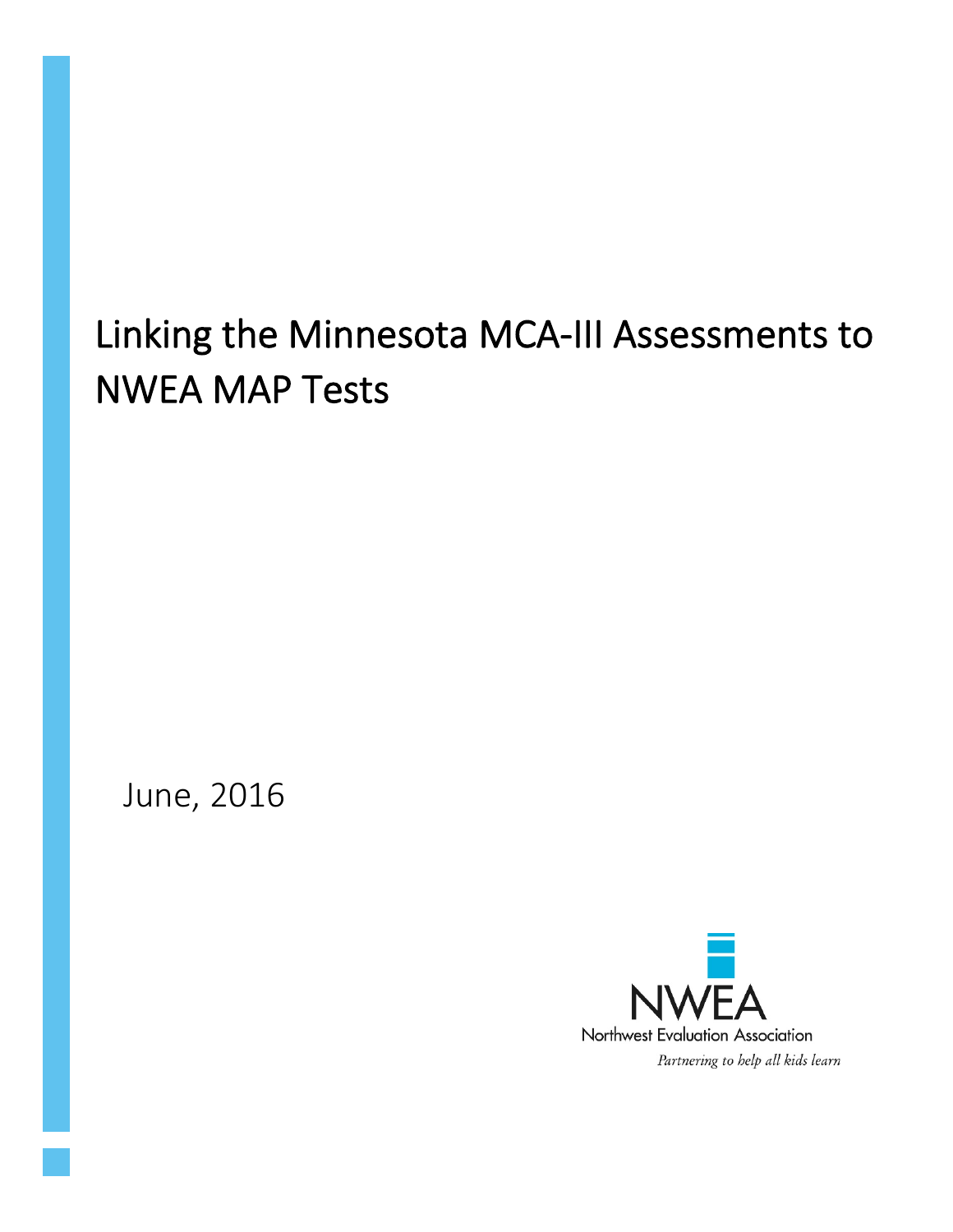#### **Introduction**

Northwest Evaluation Association™ (NWEA™) is committed to providing partners with useful tools to help make inferences from the Measures of Academic Progress<sup>®</sup> (MAP<sup>®</sup>) interim assessment scores. One important tool is the concordance table between MAP and state summative assessments. Concordance tables have been used for decades to relate scores on different tests measuring similar but distinct constructs. These tables, typically derived from statistical linking procedures, provide a direct link between scores on different tests and serve various purposes. Aside from describing how a score on one test relates to performance on another test, they can also be used to identify benchmark scores on one test corresponding to performance categories on another test, or to maintain continuity of scores on a test after the test is redesigned or changed. Concordance tables are helpful for educators, parents, administrators, researchers, and policy makers to evaluate and formulate academic standing and growth. 

Recently, NWEA completed a concordance study to connect the scales of the Minnesota Comprehensive Assessments-Series III (MCA-III) reading and math with those of the MAP Reading and MAP for Mathematics assessments. In this report, we present the 3<sup>rd</sup> through 8<sup>th</sup> grade cut scores on MAP reading and mathematics scales that correspond to the benchmarks on the MCA-III reading and math tests. Information about the consistency rate of classification based on the estimated MAP cut scores is also provided, along with a series of tables that predict the probability of receiving a Level 3 (i.e., "Proficient") or higher performance designation on the MCA-III assessments, based on the observed MAP scores taken during the same school year. A detailed description of the data and analysis method used in this study is provided in the Appendix. 

# Overview of Assessments

MCA-III includes a series of achievement tests aligned to the Minnesota K-12 Academic Standards in English Language Arts (ELA) and math for grades 3-8 and 10-11, and science for grades 5 and 8. MCA-III tests are delivered online. For each grade and subject, there are three cut scores that distinguish between performance levels: Level 1: *Does not meet the standards*, Level 2: Partially meets the standards, Level 3: Meets the standards, and Level 4: *Exceeds* the *standards*. The Level 3 cut score demarks the minimum level of performance considered to be "Proficient" for accountability purposes.

MAP tests are interim assessments that are administered in the form of a computerized adaptive test (CAT). MAP tests are constructed to measure student achievement from Grades K to 12 in math, reading, language usage, and science and aligned to the Minnesota State Standards.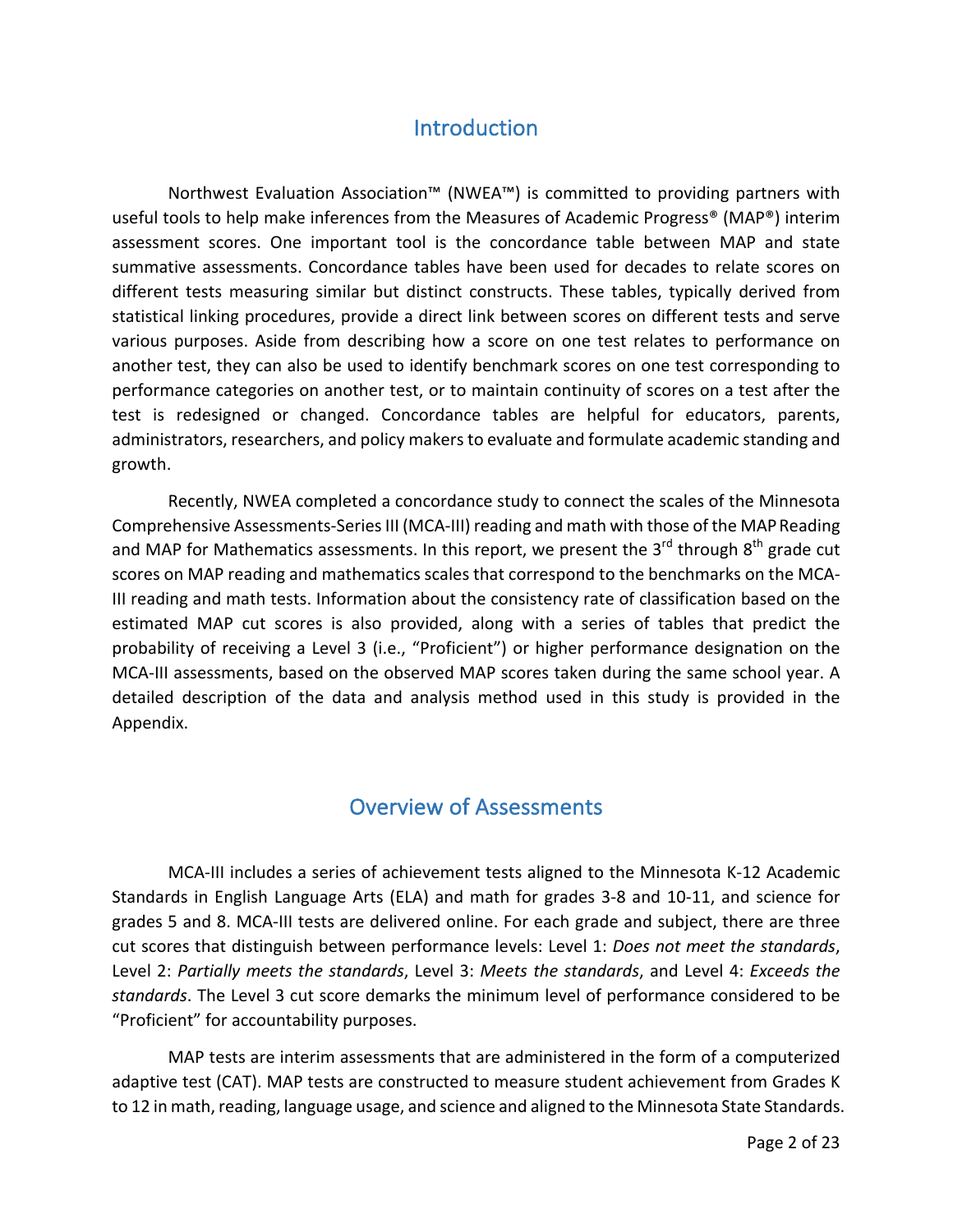Unlike MCA-III, MAP assessments are vertically scaled across grades, a feature that supports direct measurement of academic growth and change. MAP scores are reported on a Rasch Unit (RIT) scale with a range from 100 to 350. Each subject has its own RIT scale.

To aid interpretation of MAP scores, NWEA periodically conducts norming studies of student and school performance on MAP. For example, the 2015 RIT Scale norming Study (Thum & Hauser, 2015) employed multi-level growth models on nearly 500,000 longitudinal test scores from over 100,000 students that were weighted to create large, nationally representative norms for math, reading, language usage, and general science.

#### Estimated MAP Cut Scores Associated with MCA-III Readiness Levels

Tables 1 to 4 report the MCA-III scaled scores associated with each of the four performance levels, as well as the estimated cut scores on the MAP tests associated with the MCA-III performance levels. Specifically, Tables 1 and 2 apply to MAP scores obtained during the spring testing season for reading and math, respectively. Tables 3 and 4 apply to MAP tests taken in a prior testing season (fall or winter) for reading and math, respectively. The tables also report the percentile rank (based on the *NWEA 2015 MAP Norms*) associated with each estimated MAP cut score. The MAP cut scores can be used to predict students' most probable MCA-III performance level, based on their observed MAP scores. For example, a  $5<sup>th</sup>$  grade student who obtained a MAP math score of 240 in the spring testing season is likely to be at the very high end of Level 3 (Meets) on the MCA-III taken during that same testing season (see Table 2). Similarly, a  $3<sup>rd</sup>$  grade student who obtained a MAP reading score of 215 in the fall testing season is likely to be at Level 4 (Exceeds) on the MCA-III taken in the spring of  $3<sup>rd</sup>$  grade (see Table 3).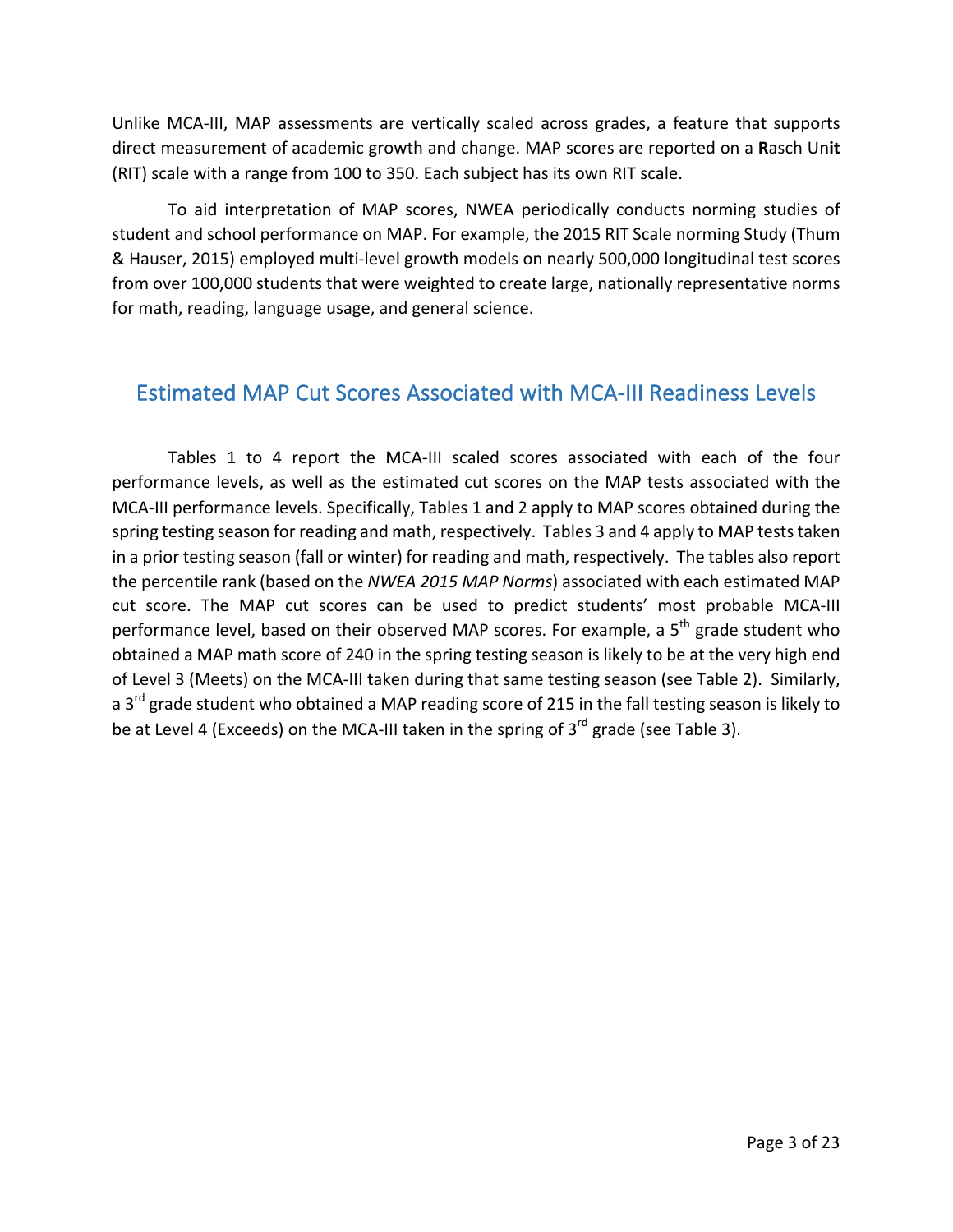# TABLE 1. CONCORDANCE OF PERFORMANCE LEVEL SCORE RANGES BETWEEN MCA-III AND MAP READING (WHEN MAP IS TAKEN IN SPRING)

|       | MCA-III       |          |                        |           |                  |       |                |       |  |
|-------|---------------|----------|------------------------|-----------|------------------|-------|----------------|-------|--|
| Grade | Level 1       |          | Level 2                |           | Level 3          |       | Level 4        |       |  |
|       | Does not meet |          | <b>Partially Meets</b> |           | <b>Meets</b>     |       | <b>Exceeds</b> |       |  |
| 3     | 301-339       |          | 340-349                |           | 350-373          |       | 374-399        |       |  |
| 4     | 411-439       |          | 440-449                |           | 450-465          |       | 466-490        |       |  |
| 5     | 517-539       |          | 540-549                |           | 550-566          |       | 567-591        |       |  |
| 6     | 606-639       |          | 640-649                |           | 650-666          |       | 667-699        |       |  |
| 7     | 703-739       |          | 740-749                |           | 750-766          |       | 767-798        |       |  |
| 8     | 802-839       |          | 840-849                |           | 850-866          |       | 867-898        |       |  |
|       |               |          |                        |           | <b>MAP</b>       |       |                |       |  |
|       | Level 1       |          | Level 2                |           | Level 3          |       | Level 4        |       |  |
| Grade | Does not meet |          | <b>Partially Meets</b> |           | <b>Meets</b>     |       | <b>Exceeds</b> |       |  |
|       | <b>RIT</b>    | %ile     | <b>RIT</b>             | %ile      | <b>RIT</b>       | %ile  | <b>RIT</b>     | %ile  |  |
| 3     | 100-194       | $1 - 39$ | 195-200                | 40-54     | 201-216          | 55-88 | 217-350        | 89-99 |  |
| 4     | 100-200       | $1 - 35$ | 201-209                | 36-59     | 210-222          | 60-86 | 223-350        | 87-99 |  |
| 5     | 100-201       | $1 - 24$ | 202-212                | $25 - 51$ | 213-228          | 52-87 | 229-350        | 88-99 |  |
| 6     | 100-209       | $1 - 33$ | 210-216                | 34-52     | 217-228          | 53-80 | 229-350        | 81-99 |  |
| 7     | 100-215       | $1 - 43$ | 216-223                | 44-63     | 224-236<br>64-88 |       | 237-350        | 89-99 |  |
| 8     | 100-219       | $1 - 48$ | 220-226                | 49-65     | 227-238          | 66-87 | 239-350        | 88-99 |  |

*Notes.* 1. %ile=percentile.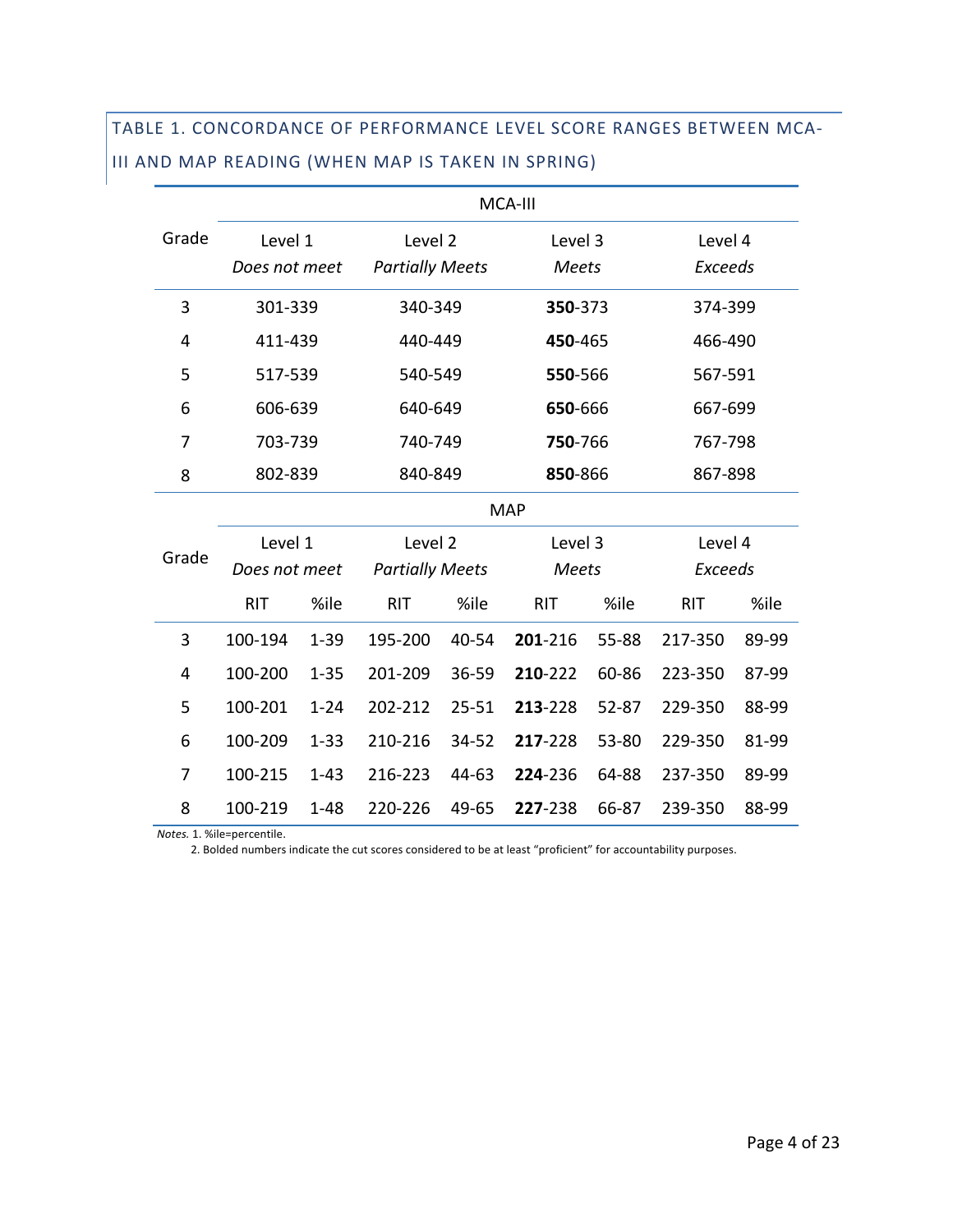# TABLE 2. CONCORDANCE OF PERFORMANCE LEVEL SCORE RANGES BETWEEN MCA-III AND MAP MATH (WHEN MAP IS TAKEN IN SPRING)

|       | MCA-III       |          |                        |           |              |       |                |       |  |
|-------|---------------|----------|------------------------|-----------|--------------|-------|----------------|-------|--|
| Grade | Level 1       |          | Level 2                |           | Level 3      |       | Level 4        |       |  |
|       | Does not meet |          | <b>Partially Meets</b> |           | <b>Meets</b> |       | <b>Exceeds</b> |       |  |
| 3     | 315-339       |          | 340-349                |           | 350-365      |       | 366-399        |       |  |
| 4     | 409-439       |          | 440-449                |           | 450-465      |       | 466-499        |       |  |
| 5     | 515-539       |          | 540-549                |           | 550-562      |       | 563-586        |       |  |
| 6     | 611-639       |          | 640-649                |           | 650-661      |       | 662-688        |       |  |
| 7     | 718-739       |          | 740-749                |           | 750-759      |       | 760-782        |       |  |
| 8     | 813-839       |          | 840-849                |           | 850-860      |       | 861-888        |       |  |
|       |               |          |                        |           | <b>MAP</b>   |       |                |       |  |
|       | Level 1       |          | Level 2                |           | Level 3      |       | Level 4        |       |  |
| Grade | Does not meet |          | <b>Partially Meets</b> |           | <b>Meets</b> |       | <b>Exceeds</b> |       |  |
|       | <b>RIT</b>    | %ile     | <b>RIT</b>             | %ile      | <b>RIT</b>   | %ile  | <b>RIT</b>     | %ile  |  |
| 3     | 100-193       | $1 - 23$ | 194-201                | 24-44     | 202-215      | 45-80 | 216-350        | 81-99 |  |
| 4     | 100-204       | $1 - 27$ | 205-212                | 28-47     | 213-226      | 48-80 | 227-350        | 81-99 |  |
| 5     | 100-214       | $1 - 33$ | 215-227                | 34-64     | 228-243      | 65-91 | 244-350        | 92-99 |  |
| 6     | 100-221       | $1 - 40$ | 222-231                | 41-64     | 232-244      | 65-87 | 245-350        | 88-99 |  |
| 7     | 100-222       | $1 - 36$ | 223-236                | $37 - 67$ | 237-250      | 68-89 | 251-350        | 90-99 |  |
| 8     | 100-224       | $1 - 36$ | 225-237                | $37-63$   | 238-251      | 64-85 | 252-350        | 86-99 |  |

 *Notes.* 1. %ile=percentile.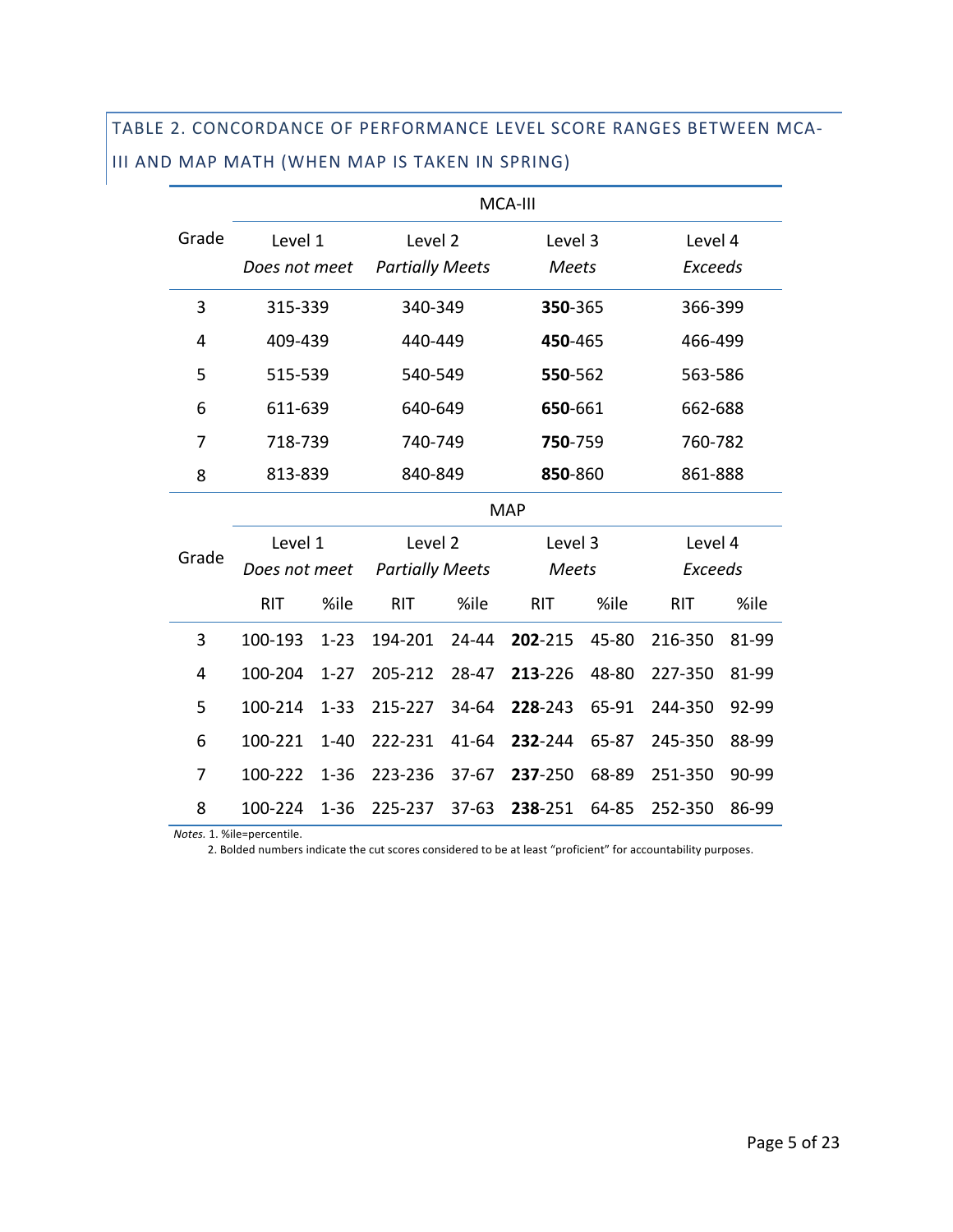#### TABLE 3. CONCORDANCE OF PERFORMANCE LEVEL SCORE RANGES BETWEEN MCA-III AND MAP READING (WHEN MAP IS TAKEN IN FALL OR WINTER PRIOR TO SPRING MCA-III TESTS)

|       |               |          |                        |           | MCA-III           |       |                |       |  |  |
|-------|---------------|----------|------------------------|-----------|-------------------|-------|----------------|-------|--|--|
| Grade | Level 1       |          | Level 2                |           | Level 3           |       | Level 4        |       |  |  |
|       | Does not meet |          | <b>Partially Meets</b> |           | <b>Meets</b>      |       | <b>Exceeds</b> |       |  |  |
| 3     | 301-339       |          | 340-349                |           | 350-373           |       | 374-399        |       |  |  |
| 4     | 411-439       |          | 440-449                |           | 450-465           |       | 466-490        |       |  |  |
| 5     | 517-539       |          | 540-549                |           | 550-566           |       | 567-591        |       |  |  |
| 6     | 606-639       |          | 640-649                |           | 650-666           |       | 667-699        |       |  |  |
| 7     | 703-739       |          | 740-749                |           | 750-766           |       | 767-798        |       |  |  |
| 8     | 802-839       |          | 840-849                |           | 850-866           |       | 867-898        |       |  |  |
|       |               |          |                        |           | <b>MAP FALL</b>   |       |                |       |  |  |
|       | Level 1       |          | Level 2                |           | Level 3           |       | Level 4        |       |  |  |
| Grade | Does not meet |          | <b>Partially Meets</b> |           | <b>Meets</b>      |       | <b>Exceeds</b> |       |  |  |
|       | <b>RIT</b>    | %ile     | %ile<br><b>RIT</b>     |           | <b>RIT</b>        | %ile  | <b>RIT</b>     | %ile  |  |  |
| 3     | 100-183       | $1 - 38$ | 184-190<br>39-55       |           | 191-209           | 56-90 | 210-350        | 91-99 |  |  |
| 4     | 100-191       | $1 - 33$ | 192-202<br>34-60       |           | 203-217           | 61-89 | 218-350        | 90-99 |  |  |
| 5     | 100-193       | $1 - 21$ | 194-206                | $22 - 52$ | 207-225           | 53-90 | 226-350        | 91-99 |  |  |
| 6     | 100-203       | $1 - 30$ | 204-211                | 31-51     | 212-225           | 52-83 | 226-350        | 84-99 |  |  |
| 7     | 100-211       | $1 - 42$ | 212-220                | 43-65     | 221-234           | 66-90 | 235-350        | 91-99 |  |  |
| 8     | 100-216       | $1 - 48$ | 217-224                | 49-67     | 225-236           | 68-88 | 237-350        | 89-99 |  |  |
|       |               |          |                        |           | <b>MAP WINTER</b> |       |                |       |  |  |
| Grade | Level 1       |          | Level 2                |           | Level 3           |       | Level 4        |       |  |  |
|       | Does not meet |          | <b>Partially Meets</b> |           | Meets             |       | <b>Exceeds</b> |       |  |  |
|       | <b>RIT</b>    | %ile     | <b>RIT</b>             | %ile      | <b>RIT</b>        | %ile  | <b>RIT</b>     | %ile  |  |  |
| 3     | 100-191       | $1 - 39$ | 192-197                | 40-54     | 198-214           | 55-89 | 215-350        | 90-99 |  |  |
| 4     | 100-197       | $1 - 34$ | 198-207                | $35 - 60$ | 208-221           | 61-88 | 222-350        | 89-99 |  |  |
| 5     | 100-198       | $1 - 21$ | 199-210                | 22-51     | 211-227           | 52-88 | 228-350        | 89-99 |  |  |
| 6     | 100-207       | $1 - 32$ | 208-215                | 33-53     | 216-227           | 54-81 | 228-350        | 82-99 |  |  |
| 7     | 100-214       | $1 - 43$ | 215-222                | 44-64     | 223-235 65-89     |       | 236-350        | 90-99 |  |  |
| 8     | 100-218 1-48  |          | 219-225                | 49-66     | 226-237 67-88     |       | 238-350        | 89-99 |  |  |

*Notes.* 1. %ile=percentile.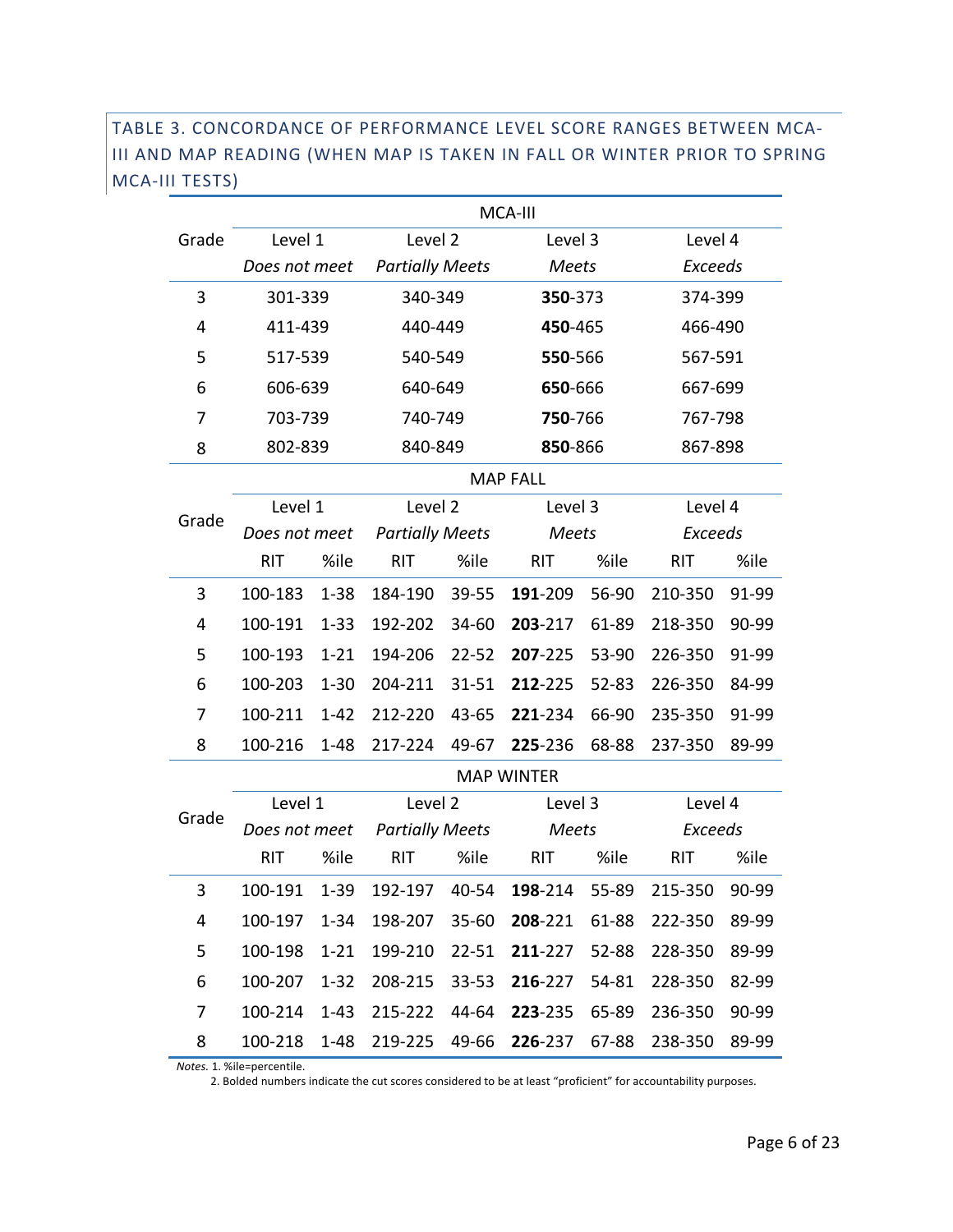#### TABLE 4. CONCORDANCE OF PERFORMANCE LEVEL SCORE RANGES BETWEEN MCA-III AND MAP MATH (WHEN MAP IS TAKEN IN FALL OR WINTER PRIOR TO SPRING MCA-III TESTS)

|       |               |          | MCA-III                    |       |                   |       |                |       |  |
|-------|---------------|----------|----------------------------|-------|-------------------|-------|----------------|-------|--|
| Grade | Level 1       |          | Level 2                    |       | Level 3           |       | Level 4        |       |  |
|       | Does not meet |          | <b>Partially Meets</b>     |       | <b>Meets</b>      |       | <b>Exceeds</b> |       |  |
| 3     | 315-339       |          | 340-349                    |       | 350-365           |       | 366-399        |       |  |
| 4     | 409-439       |          | 440-449                    |       | 450-465           |       | 466-499        |       |  |
| 5     | 515-539       |          | 540-549                    |       | 550-562           |       | 563-586        |       |  |
| 6     | 611-639       |          | 640-649                    |       | 650-661           |       | 662-688        |       |  |
| 7     | 718-739       |          | 740-749                    |       | 750-759           |       | 760-782        |       |  |
| 8     | 813-839       |          | 840-849                    |       | 850-860           |       | 861-888        |       |  |
|       |               |          |                            |       | <b>MAP FALL</b>   |       |                |       |  |
|       | Level 1       |          | Level 2                    |       | Level 3           |       | Level 4        |       |  |
| Grade | Does not meet |          | <b>Partially Meets</b>     |       | <b>Meets</b>      |       | <b>Exceeds</b> |       |  |
|       | <b>RIT</b>    | %ile     | %ile<br><b>RIT</b>         |       | <b>RIT</b>        | %ile  | <b>RIT</b>     | %ile  |  |
| 3     | 100-179       | $1 - 20$ | $21 - 44$<br>180-188       |       | 189-203           | 45-84 | 204-350        | 85-99 |  |
| 4     | 100-192       | $1 - 24$ | 193-200<br>$25 - 45$       |       | 201-215           | 46-83 | 216-350        | 84-99 |  |
| 5     | 100-204       | $1 - 31$ | 205-217                    | 32-66 | 218-233           | 67-93 | 234-350        | 94-99 |  |
| 6     | 100-213       | $1 - 39$ | 214-223                    | 40-64 | 224-237           | 65-89 | 238-350        | 90-99 |  |
| 7     | 100-216       | $1 - 35$ | 217-230                    | 36-68 | 231-244           | 69-90 | 245-350        | 91-99 |  |
| 8     | 100-219       | $1 - 35$ | 220-233                    | 36-65 | 234-247           | 66-88 | 248-350        | 89-99 |  |
|       |               |          |                            |       | <b>MAP WINTER</b> |       |                |       |  |
| Grade | Level 1       |          | Level 2                    |       | Level 3           |       | Level 4        |       |  |
|       | Does not meet |          | <b>Partially Meets</b>     |       | Meets             |       | <b>Exceeds</b> |       |  |
|       | <b>RIT</b>    | %ile     | <b>RIT</b>                 | %ile  | <b>RIT</b>        | %ile  | <b>RIT</b>     | %ile  |  |
| 3     | 100-188       | $1 - 23$ | 189-196                    | 24-44 | 197-210           | 45-82 | 211-350        | 83-99 |  |
| 4     | 100-199       | $1 - 25$ | 200-207                    | 26-46 | 208-221           | 47-81 | 222-350        | 82-99 |  |
| 5     | 100-210       | $1 - 33$ | 211-223                    | 34-65 | 224-239           | 66-92 | 240-350        | 93-99 |  |
| 6     | 100-218       | $1 - 41$ | 219-228                    | 42-65 | 229-241           | 66-88 | 242-350        | 89-99 |  |
| 7     | 100-220       | $1 - 37$ | 221-234                    | 38-68 | 235-248 69-90     |       | 249-350        | 91-99 |  |
| 8     |               |          | 100-222 1-35 223-235 36-63 |       | 236-249 64-86     |       | 250-350        | 87-99 |  |

 *Notes.* 1. %ile=percentile.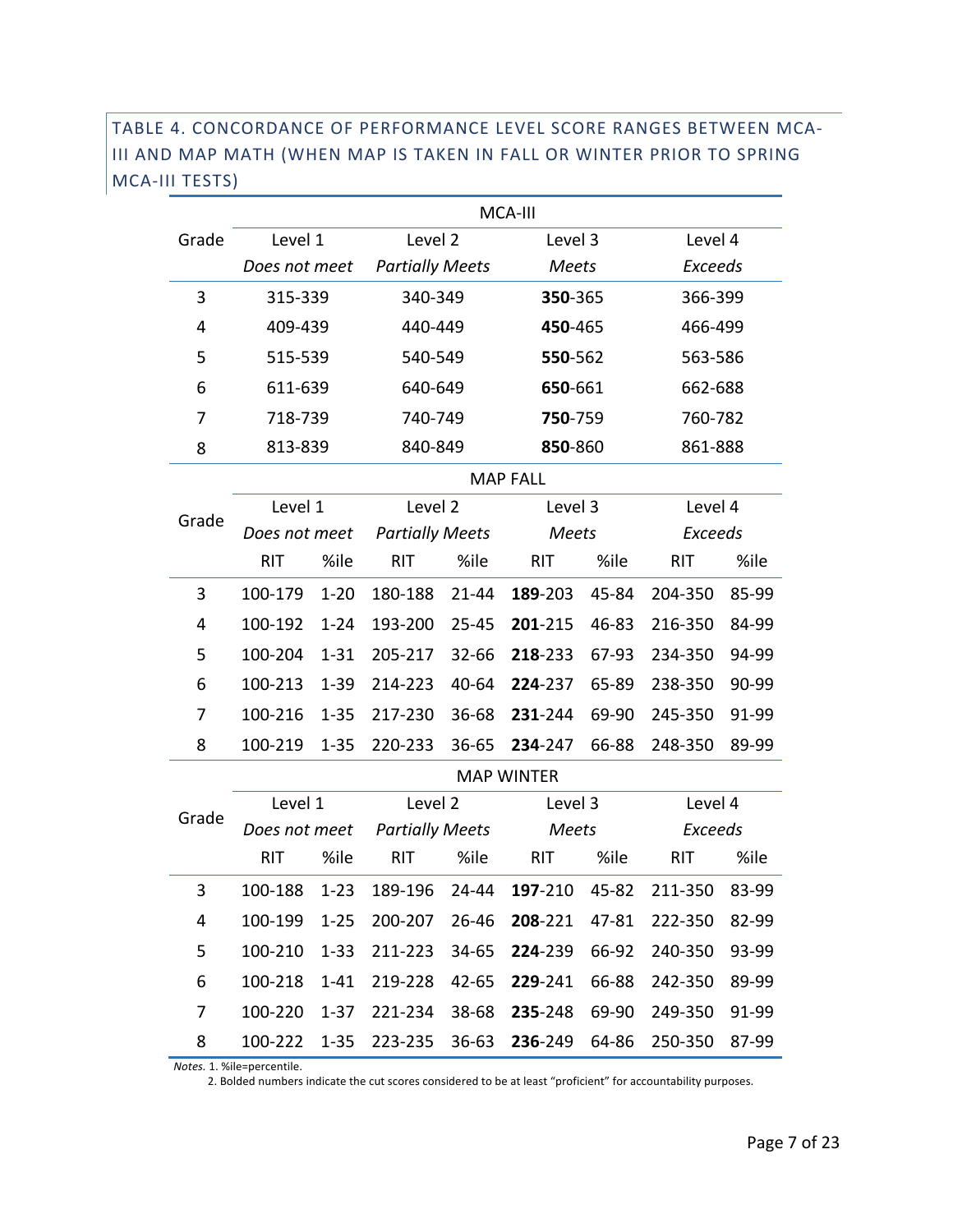# Consistency Rate of Classification

Consistency rate of classification (Pommerich, Hanson, Harris, & Sconing, 2004), expressed in the form of a rate between 0 and 1, provides a means to measure the departure from equity for concordances (Hanson et al., 2001). This index can also be used as an indicator for the predictive validity of the MAP tests, i.e., how accurately the MAP scores can predict a student's proficiency status in the MCA-III test. For each pair of concordant scores, a classification is considered consistent if the examinee is classified into the same performance category regardless of the test used for making a decision. Consistency rate provided in this report can be calculated as, for the "proficient" performance category concordant scores, the percentage of examinees who score at or above both concordant scores plus the percentage of examinees who score below both concordant scores on each test. Higher consistency rate indicates stronger congruence between MCA-III and MAP cut scores. The results in Table 5 demonstrate that MAP reading scores can consistently classify students' proficiency (Level 3 or higher) status on MCA-III reading test 84-86% of the time and MAP math scores can consistently classify students on MCA-III math test 86-90% of the time. Those numbers are high suggesting that both MAP reading and math tests are great predictors of the students' proficiency status on the MCA-III tests.

|       |                    | <b>Reading</b>   |                  | <b>Math</b>        |                  |                  |  |  |  |
|-------|--------------------|------------------|------------------|--------------------|------------------|------------------|--|--|--|
| Grade | <b>Consistency</b> |                  | <b>False</b>     | <b>Consistency</b> |                  | <b>False</b>     |  |  |  |
|       | Rate               | <b>Positives</b> | <b>Negatives</b> | Rate               | <b>Positives</b> | <b>Negatives</b> |  |  |  |
| 3     | 0.86               | 0.08             | 0.06             | 0.90               | 0.06             | 0.04             |  |  |  |
| 4     | 0.85               | 0.07             | 0.08             | 0.90               | 0.06             | 0.04             |  |  |  |
| 5     | 0.86               | 0.06             | 0.08             | 0.88               | 0.06             | 0.06             |  |  |  |
| 6     | 0.86               | 0.08             | 0.06             | 0.89               | 0.05             | 0.06             |  |  |  |
| 7     | 0.84               | 0.08             | 0.08             | 0.88               | 0.06             | 0.06             |  |  |  |
| 8     | 0.85               | 0.07             | 0.08             | 0.86               | 0.07             | 0.07             |  |  |  |

## TABLE 5. CONSISTENCY RATE OF CLASSIFICATION FOR MAP AND MCA-III LEVEL 3 EQUIPERCENTILE CONCORDANCES

# Proficiency Projection

Proficiency projection tells how likely a student is classified as "proficient" on MCA-III tests based on his/her observed MAP scores. The conditional growth norms provided in the 2015 MAP Norms were used to calculate this information (Thum & Hauser, 2015). The results of proficiency projection and corresponding probability of achieving "proficient" on the MCA-III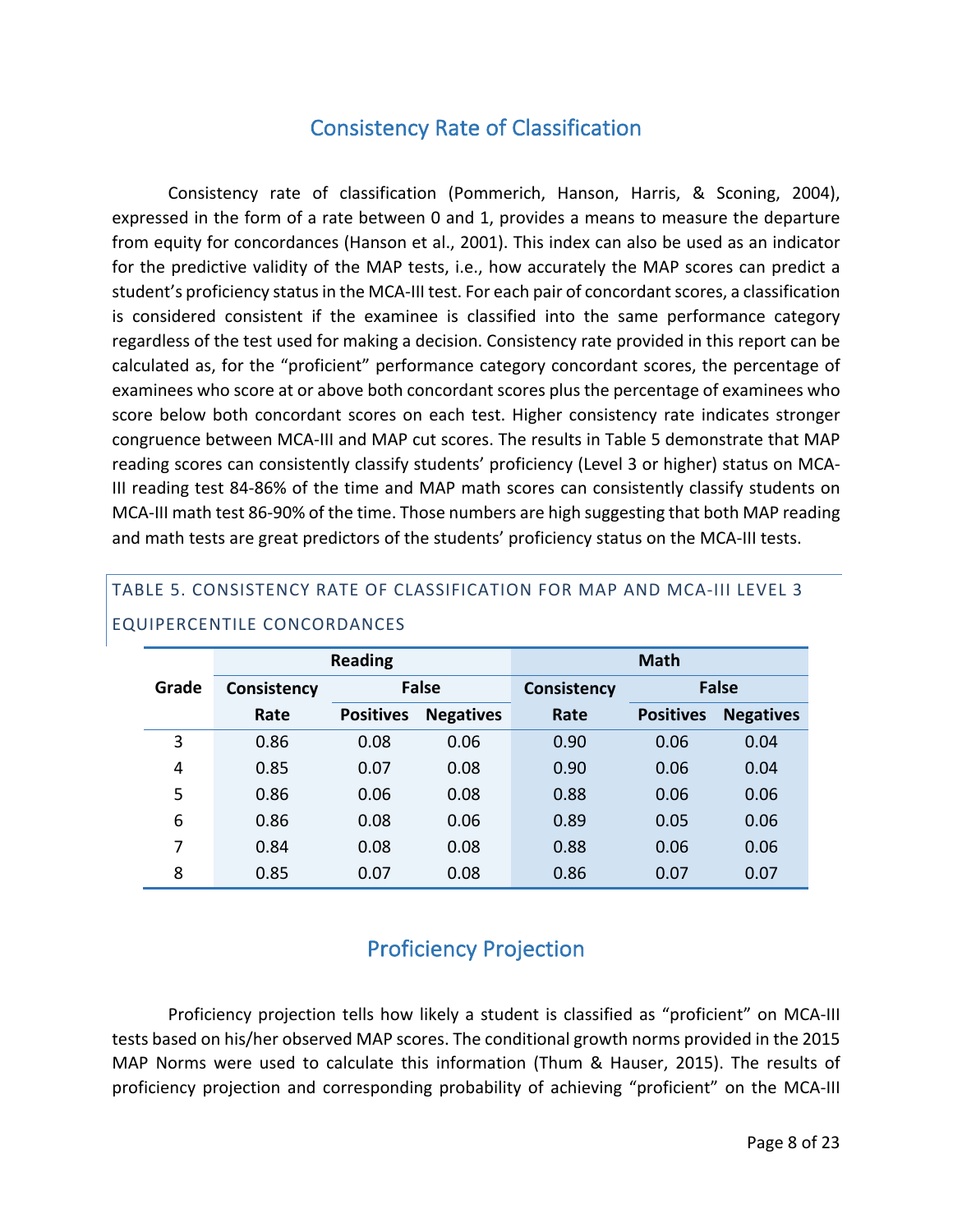tests are presented in Tables 6 to 8. These tables estimate the probability of scoring at Level 3 or above on MCA-III in the spring and the prior fall or winter testing season. For example, if a  $3<sup>rd</sup>$ grade student obtained a MAP reading score of 202 in the fall, the probability of obtaining a Level 3 or higher MCA-III score in the spring of  $3<sup>rd</sup>$  grade is 90%. Table 6 presents the estimated probability of meeting Level 3 benchmark when MAP is taken in the spring, whereas Tables 7 and 8 present the estimated probability of meeting Level 3 benchmark when MAP is taken in the fall or winter prior to taking the MCA-III tests.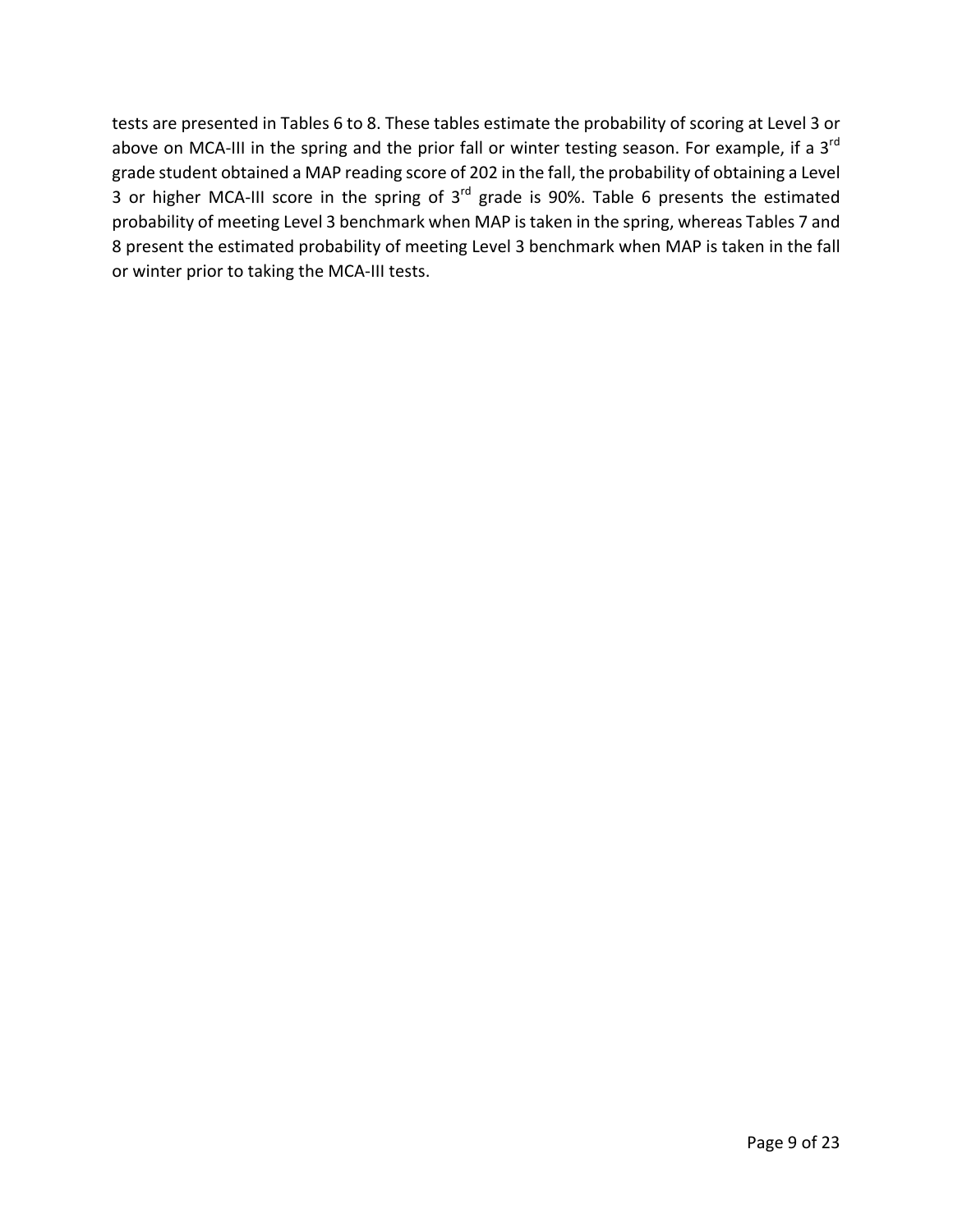#### TABLE 6. PROFICIENCY PROJECTION AND PROBABILITY FOR PASSING MCA-III LEVEL 3 (MEETS) WHEN MAP IS TAKEN IN THE SPRING

|                         |              |               | <b>Reading</b> |                              |        | <b>Math</b>  |               |                  |                              |        |  |
|-------------------------|--------------|---------------|----------------|------------------------------|--------|--------------|---------------|------------------|------------------------------|--------|--|
| Grade                   | <b>Start</b> | <b>RIT</b>    |                | <b>Projected Proficiency</b> |        | <b>Start</b> | <b>RIT</b>    |                  | <b>Projected Proficiency</b> |        |  |
|                         | %ile         | <b>Spring</b> | Cut Score      | Level 3                      | Prob.  | %ile         | <b>Spring</b> | <b>Cut Score</b> | Level 3                      | Prob.  |  |
|                         | 5            | 174           | 201            | No                           | < 0.01 | 5            | 181           | 202              | No                           | < 0.01 |  |
|                         | $10\,$       | 179           | 201            | No                           | < 0.01 | 10           | 186           | 202              | No                           | < 0.01 |  |
|                         | 15           | 183           | 201            | No                           | < 0.01 | 15           | 189           | 202              | No                           | < 0.01 |  |
|                         | 20           | 186           | 201            | No                           | < 0.01 | 20           | 192           | 202              | No                           | < 0.01 |  |
|                         | 25           | 188           | 201            | No                           | < 0.01 | 25           | 194           | 202              | No                           | < 0.01 |  |
|                         | 30           | 191           | 201            | No                           | < 0.01 | 30           | 196           | 202              | No                           | 0.02   |  |
|                         | 35           | 193           | 201            | No                           | 0.01   | 35           | 198           | 202              | No                           | 0.08   |  |
|                         | 40           | 195           | 201            | No                           | 0.03   | 40           | 200           | 202              | No                           | 0.25   |  |
|                         | 45           | 197           | 201            | No                           | 0.11   | 45           | 202           | 202              | Yes                          | 0.50   |  |
| $\overline{\mathbf{3}}$ | 50           | 199           | 201            | No                           | 0.27   | 50           | 203           | 202              | Yes                          | 0.63   |  |
|                         | 55           | 201           | 201            | Yes                          | 0.50   | 55           | 205           | 202              | Yes                          | 0.85   |  |
|                         | 60           | 202           | 201            | Yes                          | 0.62   | 60           | 207           | 202              | Yes                          | 0.96   |  |
|                         | 65           | 204           | 201            | Yes                          | 0.83   | 65           | 209           | 202              | Yes                          | 0.99   |  |
|                         | 70           | 207           | 201            | Yes                          | 0.97   | 70           | 211           | 202              | Yes                          | >0.99  |  |
|                         | 75           | 209           | 201            | Yes                          | 0.99   | 75           | 213           | 202              | Yes                          | >0.99  |  |
|                         | 80           | 211           | 201            | Yes                          | >0.99  | 80           | 215           | 202              | Yes                          | >0.99  |  |
|                         | 85           | 214           | 201            | Yes                          | >0.99  | 85           | 218           | 202              | Yes                          | >0.99  |  |
|                         | 90           | 218           | 201            | Yes                          | >0.99  | 90           | 221           | 202              | Yes                          | >0.99  |  |
|                         | 95           | 223           | 201            | Yes                          | >0.99  | 95           | 226           | 202              | Yes                          | >0.99  |  |
|                         | 5            | 181           | 210            | No                           | < 0.01 | 5            | 189           | 213              | No                           | < 0.01 |  |
|                         | $10\,$       | 187           | 210            | No                           | < 0.01 | 10           | 194           | 213              | No                           | < 0.01 |  |
|                         | 15           | 190           | 210            | No                           | < 0.01 | 15           | 198           | 213              | No                           | < 0.01 |  |
|                         | 20           | 193           | 210            | No                           | < 0.01 | 20           | 201           | 213              | No                           | < 0.01 |  |
|                         | 25           | 196           | 210            | No                           | < 0.01 | 25           | 203           | 213              | No                           | < 0.01 |  |
|                         | 30           | 198           | 210            | No                           | < 0.01 | 30           | 206           | 213              | No                           | 0.01   |  |
|                         | 35           | 200           | 210            | No                           | < 0.01 | 35           | 208           | 213              | No                           | 0.04   |  |
|                         | 40           | 202           | 210            | No                           | 0.01   | 40           | 210           | 213              | No                           | 0.15   |  |
|                         | 45           | 204           | 210            | No                           | 0.03   | 45           | 212           | 213              | No                           | 0.37   |  |
| $\overline{\mathbf{4}}$ | 50           | 206           | 210            | No                           | 0.11   | 50           | 213           | 213              | Yes                          | 0.50   |  |
|                         | 55           | 208           | 210            | No                           | 0.27   | 55           | 215           | 213              | Yes                          | 0.75   |  |
|                         | 60           | 210           | 210            | Yes                          | 0.50   | 60           | 217           | 213              | Yes                          | 0.92   |  |
|                         | 65           | 212           | 210            | Yes                          | 0.73   | 65           | 219           | 213              | Yes                          | 0.98   |  |
|                         | 70           | 214           | 210            | Yes                          | 0.89   | 70           | 221           | 213              | Yes                          | >0.99  |  |
|                         | 75           | 216           | 210            | Yes                          | 0.97   | 75           | 224           | 213              | Yes                          | >0.99  |  |
|                         | 80           | 218           | 210            | Yes                          | 0.99   | 80           | 226           | 213              | Yes                          | >0.99  |  |
|                         | 85           | 221           | 210            | Yes                          | >0.99  | 85           | 229           | 213              | Yes                          | >0.99  |  |
|                         | 90           | 225           | 210            | Yes                          | >0.99  | 90           | 233           | 213              | Yes                          | >0.99  |  |
|                         | 95           | 230           | 210            | Yes                          | >0.99  | 95           | 238           | 213              | Yes                          | >0.99  |  |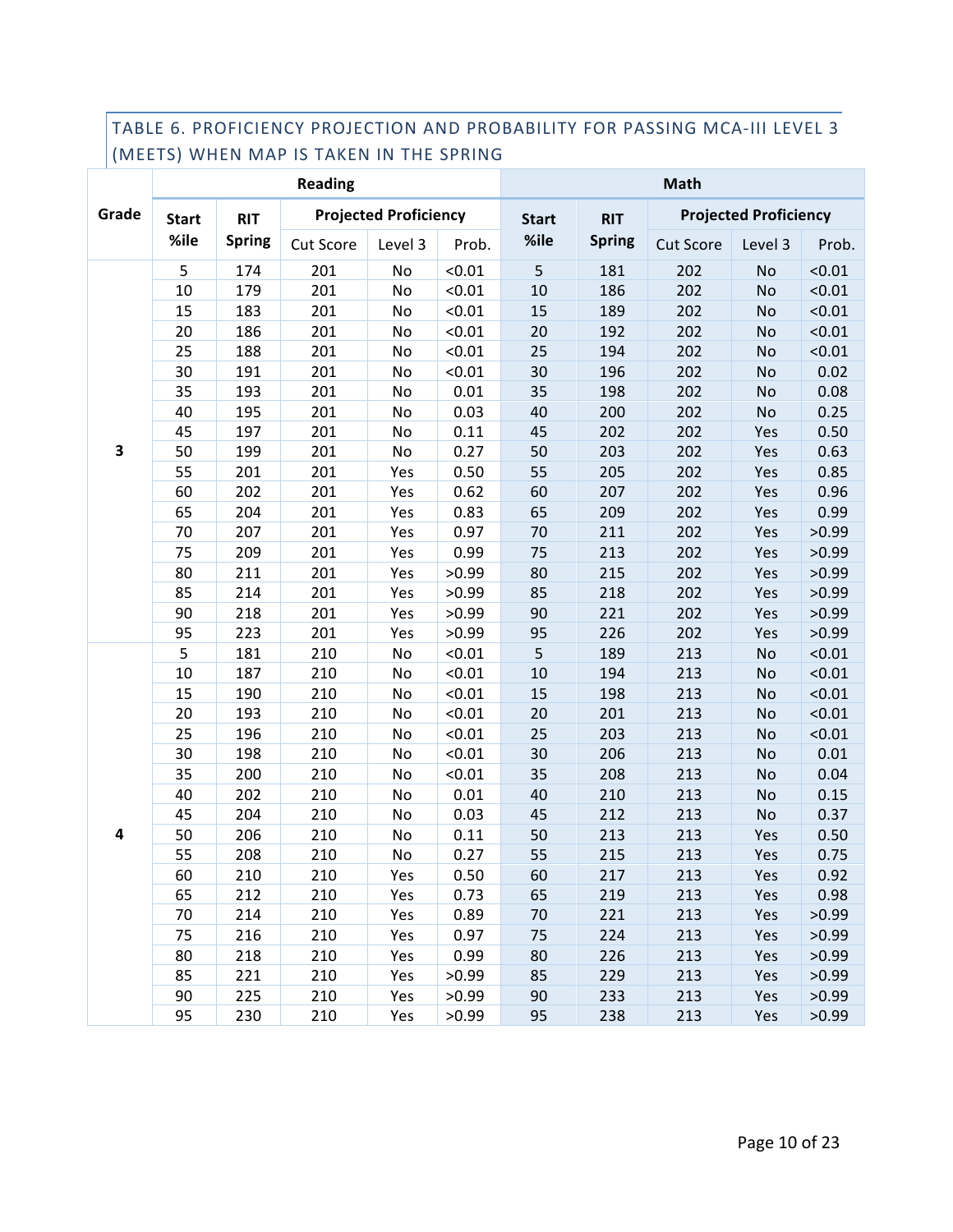## TABLE 6. (CONTINUED)

|       |              |               | <b>Reading</b> |                              | <b>Math</b> |              |               |                  |                              |        |
|-------|--------------|---------------|----------------|------------------------------|-------------|--------------|---------------|------------------|------------------------------|--------|
| Grade | <b>Start</b> | <b>RIT</b>    |                | <b>Projected Proficiency</b> |             | <b>Start</b> | <b>RIT</b>    |                  | <b>Projected Proficiency</b> |        |
|       | %ile         | <b>Spring</b> | Cut Score      | Level 3                      | Prob.       | %ile         | <b>Spring</b> | <b>Cut Score</b> | Level 3                      | Prob.  |
|       | 5            | 188           | 213            | No                           | < 0.01      | 5            | 195           | 228              | No                           | < 0.01 |
|       | 10           | 193           | 213            | No                           | < 0.01      | 10           | 201           | 228              | No                           | < 0.01 |
|       | 15           | 197           | 213            | No                           | < 0.01      | 15           | 205           | 228              | No                           | < 0.01 |
|       | 20           | 199           | 213            | No                           | < 0.01      | 20           | 208           | 228              | No                           | < 0.01 |
|       | 25           | 202           | 213            | No                           | < 0.01      | 25           | 210           | 228              | No                           | < 0.01 |
|       | 30           | 204           | 213            | No                           | < 0.01      | 30           | 213           | 228              | No                           | < 0.01 |
|       | 35           | 206           | 213            | No                           | 0.01        | 35           | 215           | 228              | <b>No</b>                    | < 0.01 |
|       | 40           | 208           | 213            | No                           | 0.06        | 40           | 217           | 228              | No                           | < 0.01 |
|       | 45           | 210           | 213            | No                           | 0.17        | 45           | 219           | 228              | No                           | < 0.01 |
| 5     | 50           | 212           | 213            | No                           | 0.38        | 50           | 221           | 228              | No                           | 0.01   |
|       | 55           | 214           | 213            | Yes                          | 0.62        | 55           | 223           | 228              | No                           | 0.04   |
|       | 60           | 216           | 213            | Yes                          | 0.83        | 60           | 225           | 228              | <b>No</b>                    | 0.15   |
|       | 65           | 217           | 213            | Yes                          | 0.89        | 65           | 228           | 228              | Yes                          | 0.50   |
|       | 70           | 220           | 213            | Yes                          | 0.99        | 70           | 230           | 228              | Yes                          | 0.75   |
|       | 75           | 222           | 213            | Yes                          | >0.99       | 75           | 232           | 228              | Yes                          | 0.92   |
|       | 80           | 224           | 213            | Yes                          | >0.99       | 80           | 235           | 228              | Yes                          | 0.99   |
|       | 85           | 227           | 213            | Yes                          | >0.99       | 85           | 238           | 228              | Yes                          | >0.99  |
|       | 90           | 231           | 213            | Yes                          | >0.99       | 90           | 242           | 228              | Yes                          | >0.99  |
|       | 95           | 236           | 213            | Yes                          | >0.99       | 95           | 248           | 228              | Yes                          | >0.99  |
|       | 5            | 192           | 217            | No                           | < 0.01      | 5            | 198           | 232              | No                           | < 0.01 |
|       | 10           | 197           | 217            | No                           | < 0.01      | 10           | 204           | 232              | No                           | < 0.01 |
|       | 15           | 201           | 217            | No                           | < 0.01      | 15           | 208           | 232              | No                           | < 0.01 |
|       | 20           | 203           | 217            | No                           | < 0.01      | 20           | 211           | 232              | No                           | < 0.01 |
|       | 25           | 206           | 217            | No                           | < 0.01      | 25           | 214           | 232              | No                           | < 0.01 |
|       | 30           | 208           | 217            | No                           | < 0.01      | 30           | 217           | 232              | <b>No</b>                    | < 0.01 |
|       | 35           | 210           | 217            | No                           | 0.01        | 35           | 219           | 232              | <b>No</b>                    | < 0.01 |
|       | 40           | 212           | 217            | No                           | 0.06        | 40           | 221           | 232              | No                           | < 0.01 |
|       | 45           | 214           | 217            | No                           | 0.17        | 45           | 223           | 232              | No                           | < 0.01 |
| 6     | 50           | 216           | 217            | No                           | 0.38        | 50           | 225           | 232              | No                           | 0.01   |
|       | 55           | 218           | 217            | Yes                          | 0.62        | 55           | 227           | 232              | No                           | 0.04   |
|       | 60           | 219           | 217            | Yes                          | 0.73        | 60           | 230           | 232              | No                           | 0.25   |
|       | 65           | 221           | 217            | Yes                          | 0.89        | 65           | 232           | 232              | Yes                          | 0.50   |
|       | 70           | 223           | 217            | Yes                          | 0.97        | 70           | 234           | 232              | Yes                          | 0.75   |
|       | 75           | 226           | 217            | Yes                          | >0.99       | 75           | 237           | 232              | Yes                          | 0.96   |
|       | 80           | 228           | 217            | Yes                          | >0.99       | 80           | 239           | 232              | Yes                          | 0.99   |
|       | 85           | 231           | 217            | Yes                          | >0.99       | 85           | 243           | 232              | Yes                          | >0.99  |
|       | 90           | 235           | 217            | Yes                          | >0.99       | 90           | 247           | 232              | Yes                          | >0.99  |
|       | 95           | 240           | 217            | Yes                          | >0.99       | 95           | 253           | 232              | Yes                          | >0.99  |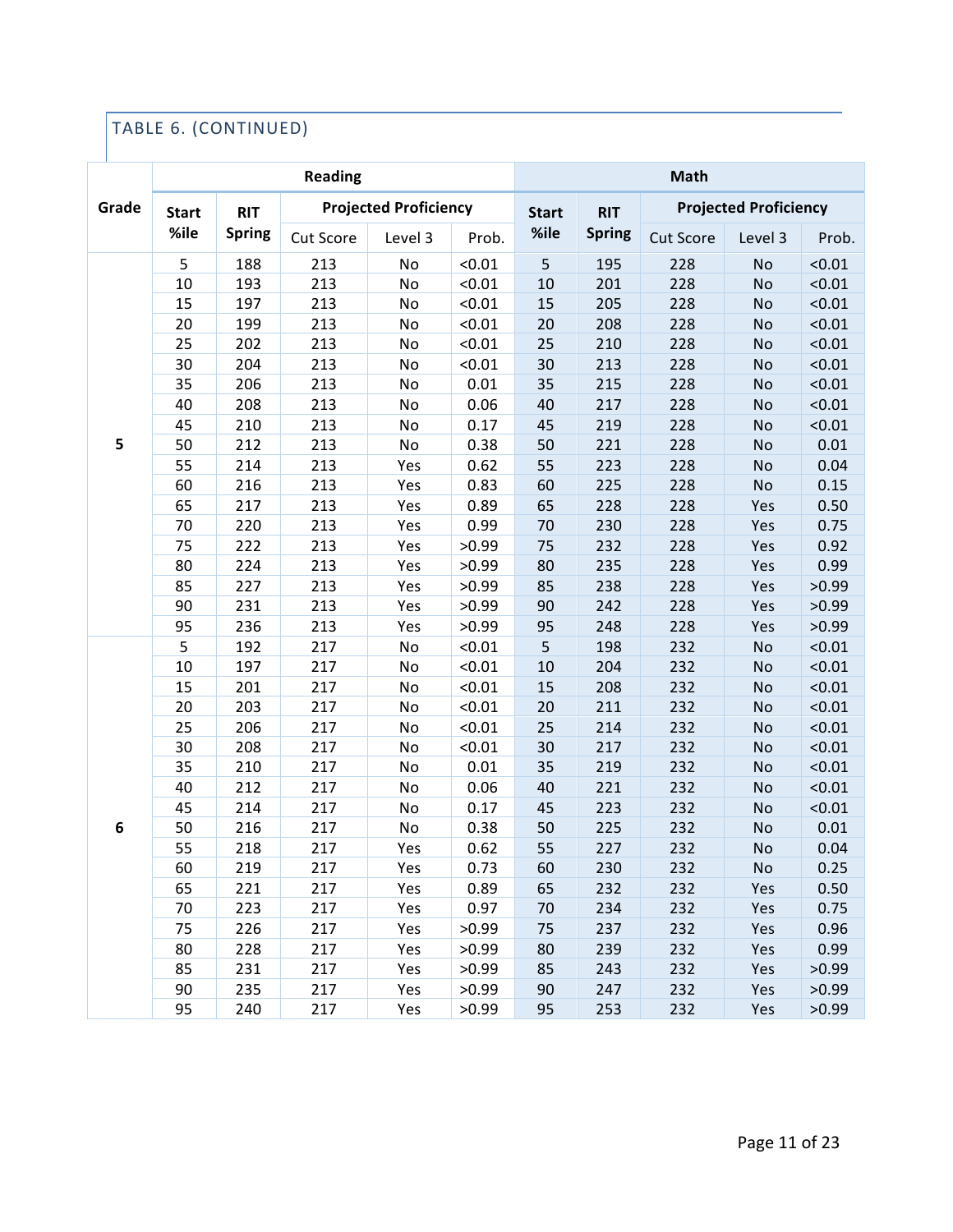## TABLE 6. (CONTINUED)

|                         |              |               | <b>Reading</b> |                              |        | Math         |               |                  |                              |        |  |
|-------------------------|--------------|---------------|----------------|------------------------------|--------|--------------|---------------|------------------|------------------------------|--------|--|
| Grade                   | <b>Start</b> | <b>RIT</b>    |                | <b>Projected Proficiency</b> |        | <b>Start</b> | <b>RIT</b>    |                  | <b>Projected Proficiency</b> |        |  |
|                         | %ile         | <b>Spring</b> | Cut Score      | Level 3                      | Prob.  | %ile         | <b>Spring</b> | <b>Cut Score</b> | Level 3                      | Prob.  |  |
|                         | 5            | 193           | 224            | No                           | < 0.01 | 5            | 199           | 237              | No                           | < 0.01 |  |
|                         | 10           | 199           | 224            | No                           | < 0.01 | 10           | 206           | 237              | <b>No</b>                    | < 0.01 |  |
|                         | 15           | 202           | 224            | No                           | < 0.01 | 15           | 210           | 237              | <b>No</b>                    | < 0.01 |  |
|                         | 20           | 205           | 224            | No                           | < 0.01 | 20           | 214           | 237              | No                           | < 0.01 |  |
|                         | 25           | 208           | 224            | No                           | < 0.01 | 25           | 217           | 237              | <b>No</b>                    | < 0.01 |  |
|                         | 30           | 210           | 224            | No                           | < 0.01 | 30           | 219           | 237              | <b>No</b>                    | < 0.01 |  |
|                         | 35           | 212           | 224            | No                           | < 0.01 | 35           | 222           | 237              | No                           | < 0.01 |  |
|                         | 40           | 214           | 224            | No                           | < 0.01 | 40           | 224           | 237              | No                           | < 0.01 |  |
|                         | 45           | 216           | 224            | No                           | 0.01   | 45           | 226           | 237              | <b>No</b>                    | < 0.01 |  |
| $\overline{\mathbf{z}}$ | 50           | 218           | 224            | No                           | 0.03   | 50           | 229           | 237              | <b>No</b>                    | < 0.01 |  |
|                         | 55           | 220           | 224            | No                           | 0.11   | 55           | 231           | 237              | No                           | 0.02   |  |
|                         | 60           | 222           | 224            | No                           | 0.27   | 60           | 233           | 237              | <b>No</b>                    | 0.08   |  |
|                         | 65           | 224           | 224            | Yes                          | 0.50   | 65           | 235           | 237              | <b>No</b>                    | 0.25   |  |
|                         | 70           | 226           | 224            | Yes                          | 0.73   | 70           | 238           | 237              | Yes                          | 0.63   |  |
|                         | 75           | 228           | 224            | Yes                          | 0.89   | 75           | 241           | 237              | Yes                          | 0.92   |  |
|                         | 80           | 231           | 224            | Yes                          | 0.99   | 80           | 244           | 237              | Yes                          | 0.99   |  |
|                         | 85           | 234           | 224            | Yes                          | >0.99  | 85           | 247           | 237              | Yes                          | >0.99  |  |
|                         | 90           | 238           | 224            | Yes                          | >0.99  | 90           | 251           | 237              | Yes                          | >0.99  |  |
|                         | 95           | 243           | 224            | Yes                          | >0.99  | 95           | 258           | 237              | Yes                          | >0.99  |  |
|                         | 5            | 194           | 227            | No                           | < 0.01 | 5            | 199           | 238              | No                           | < 0.01 |  |
|                         | 10           | 200           | 227            | No                           | < 0.01 | 10           | 206           | 238              | <b>No</b>                    | < 0.01 |  |
|                         | 15           | 204           | 227            | No                           | < 0.01 | 15           | 211           | 238              | <b>No</b>                    | < 0.01 |  |
|                         | 20           | 207           | 227            | No                           | < 0.01 | 20           | 215           | 238              | No                           | < 0.01 |  |
|                         | 25           | 209           | 227            | No                           | < 0.01 | 25           | 218           | 238              | <b>No</b>                    | < 0.01 |  |
|                         | 30           | 212           | 227            | No                           | < 0.01 | 30           | 221           | 238              | <b>No</b>                    | < 0.01 |  |
|                         | 35           | 214           | 227            | No                           | < 0.01 | 35           | 224           | 238              | No                           | < 0.01 |  |
|                         | 40           | 216           | 227            | No                           | < 0.01 | 40           | 226           | 238              | No                           | < 0.01 |  |
|                         | 45           | 218           | 227            | No                           | < 0.01 | 45           | 229           | 238              | No                           | < 0.01 |  |
| 8                       | 50           | 220           | 227            | No                           | 0.01   | 50           | 231           | 238              | No                           | 0.01   |  |
|                         | 55           | 222           | 227            | No                           | 0.06   | 55           | 233           | 238              | No                           | 0.04   |  |
|                         | 60           | 224           | 227            | No                           | 0.17   | 60           | 236           | 238              | No                           | 0.25   |  |
|                         | 65           | 226           | 227            | No                           | 0.38   | 65           | 238           | 238              | Yes                          | 0.50   |  |
|                         | 70           | 228           | 227            | Yes                          | 0.62   | 70           | 241           | 238              | Yes                          | 0.85   |  |
|                         | 75           | 231           | 227            | Yes                          | 0.89   | 75           | 244           | 238              | Yes                          | 0.98   |  |
|                         | 80           | 233           | 227            | Yes                          | 0.97   | 80           | 247           | 238              | Yes                          | >0.99  |  |
|                         | 85           | 236           | 227            | Yes                          | >0.99  | 85           | 251           | 238              | Yes                          | >0.99  |  |
|                         | 90           | 240           | 227            | Yes                          | >0.99  | 90           | 255           | 238              | Yes                          | >0.99  |  |
|                         | 95           | 246           | 227            | Yes                          | >0.99  | 95           | 262           | 238              | Yes                          | >0.99  |  |

*Note.* %ile=percentile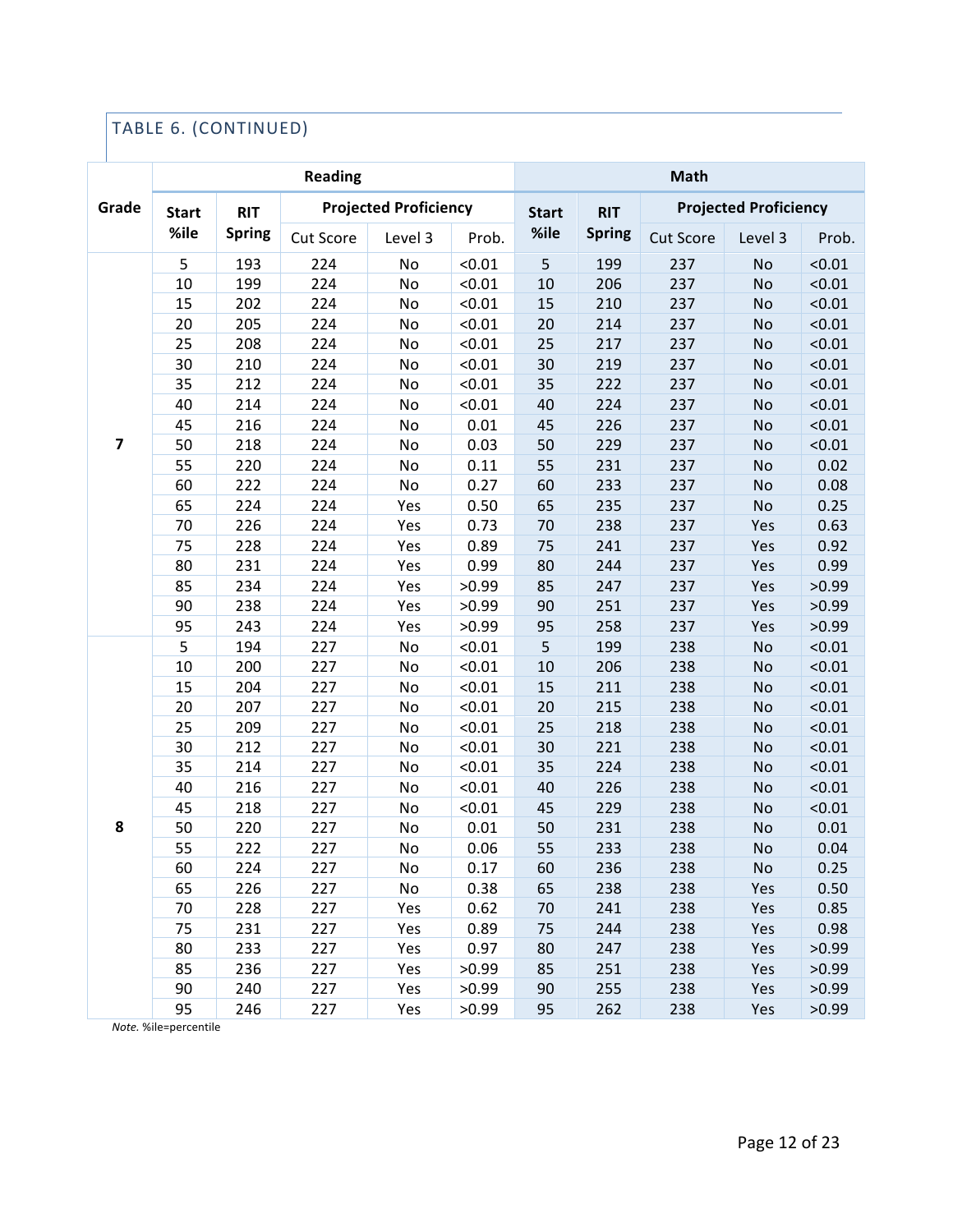#### TABLE 7. PROFICIENCY PROJECTION AND PROBABILITY FOR PASSING MCA-III READING LEVEL 3 (MEETS) WHEN MAP IS TAKEN IN THE FALL OR WINTER PRIOR TO SPRING MCA-III TESTS

|       | <b>Start</b> | <b>RIT</b> |                  | <b>Projected Proficiency</b> |        | <b>Start</b> | <b>RIT</b> |                  | <b>Projected Proficiency</b> |        |
|-------|--------------|------------|------------------|------------------------------|--------|--------------|------------|------------------|------------------------------|--------|
| Grade | %ile         | Fall       | <b>Cut Score</b> | Level 3                      | Prob.  | %ile         | Winter     | <b>Cut Score</b> | Level 3                      | Prob.  |
|       | 5            | 162        | 201              | No                           | < 0.01 | 5            | 171        | 201              | No                           | < 0.01 |
|       | 10           | 168        | 201              | No                           | < 0.01 | $10\,$       | 176        | 201              | No                           | < 0.01 |
|       | 15           | 172        | 201              | No                           | 0.01   | 15           | 180        | 201              | No                           | < 0.01 |
|       | 20           | 175        | 201              | No                           | 0.03   | 20           | 183        | 201              | No                           | < 0.01 |
|       | 25           | 178        | 201              | No                           | 0.06   | 25           | 185        | 201              | No                           | 0.01   |
|       | 30           | 180        | 201              | No                           | 0.10   | 30           | 188        | 201              | No                           | 0.04   |
|       | 35           | 182        | 201              | No                           | 0.13   | 35           | 190        | 201              | No                           | 0.06   |
|       | 40           | 184        | 201              | No                           | 0.20   | 40           | 192        | 201              | No                           | 0.13   |
|       | 45           | 186        | 201              | No                           | 0.29   | 45           | 194        | 201              | No                           | 0.22   |
| 3     | 50           | 188        | 201              | No                           | 0.34   | 50           | 196        | 201              | No                           | 0.35   |
|       | 55           | 190        | 201              | No                           | 0.44   | 55           | 198        | 201              | Yes                          | 0.50   |
|       | 60           | 192        | 201              | Yes                          | 0.56   | 60           | 199        | 201              | Yes                          | 0.58   |
|       | 65           | 194        | 201              | Yes                          | 0.61   | 65           | 201        | 201              | Yes                          | 0.72   |
|       | 70           | 197        | 201              | Yes                          | 0.76   | 70           | 204        | 201              | Yes                          | 0.87   |
|       | 75           | 199        | 201              | Yes                          | 0.84   | 75           | 206        | 201              | Yes                          | 0.91   |
|       | 80           | 202        | 201              | Yes                          | 0.90   | 80           | 208        | 201              | Yes                          | 0.96   |
|       | 85           | 205        | 201              | Yes                          | 0.95   | 85           | 211        | 201              | Yes                          | 0.99   |
|       | 90           | 209        | 201              | Yes                          | 0.98   | 90           | 215        | 201              | Yes                          | >0.99  |
|       | 95           | 214        | 201              | Yes                          | >0.99  | 95           | 221        | 201              | Yes                          | >0.99  |
|       | 5            | 173        | 210              | No                           | < 0.01 | 5            | 179        | 210              | <b>No</b>                    | < 0.01 |
|       | 10           | 178        | 210              | No                           | < 0.01 | $10\,$       | 184        | 210              | No                           | < 0.01 |
|       | 15           | 182        | 210              | No                           | < 0.01 | 15           | 188        | 210              | No                           | < 0.01 |
|       | 20           | 185        | 210              | No                           | 0.01   | 20           | 191        | 210              | No                           | < 0.01 |
|       | 25           | 188        | 210              | No                           | 0.03   | 25           | 194        | 210              | No                           | 0.01   |
|       | 30           | 190        | 210              | No                           | 0.05   | 30           | 196        | 210              | No                           | 0.02   |
|       | 35           | 192        | 210              | No                           | 0.09   | 35           | 198        | 210              | No                           | 0.04   |
|       | 40           | 194        | 210              | No                           | 0.12   | 40           | 200        | 210              | No                           | 0.08   |
|       | 45           | 196        | 210              | No                           | 0.18   | 45           | 202        | 210              | No                           | 0.12   |
| 4     | 50           | 198        | 210              | No                           | 0.27   | 50           | 204        | 210              | No                           | 0.22   |
|       | 55           | 200        | 210              | No                           | 0.33   | 55           | 205        | 210              | No                           | 0.28   |
|       | 60           | 202        | 210              | No                           | 0.44   | 60           | 207        | 210              | No                           | 0.42   |
|       | 65           | 204        | 210              | Yes                          | 0.56   | 65           | 209        | 210              | Yes                          | 0.58   |
|       | 70           | 206        | 210              | Yes                          | 0.67   | 70           | 211        | 210              | Yes                          | 0.72   |
|       | 75           | 209        | 210              | Yes                          | 0.77   | 75           | 214        | 210              | Yes                          | 0.88   |
|       | 80           | 211        | 210              | Yes                          | 0.85   | 80           | 216        | 210              | Yes                          | 0.94   |
|       | 85           | 214        | 210              | Yes                          | 0.91   | 85           | 219        | 210              | Yes                          | 0.98   |
|       | 90           | 218        | 210              | Yes                          | 0.97   | 90           | 223        | 210              | Yes                          | >0.99  |
|       | 95           | 224        | 210              | Yes                          | >0.99  | 95           | 228        | 210              | Yes                          | >0.99  |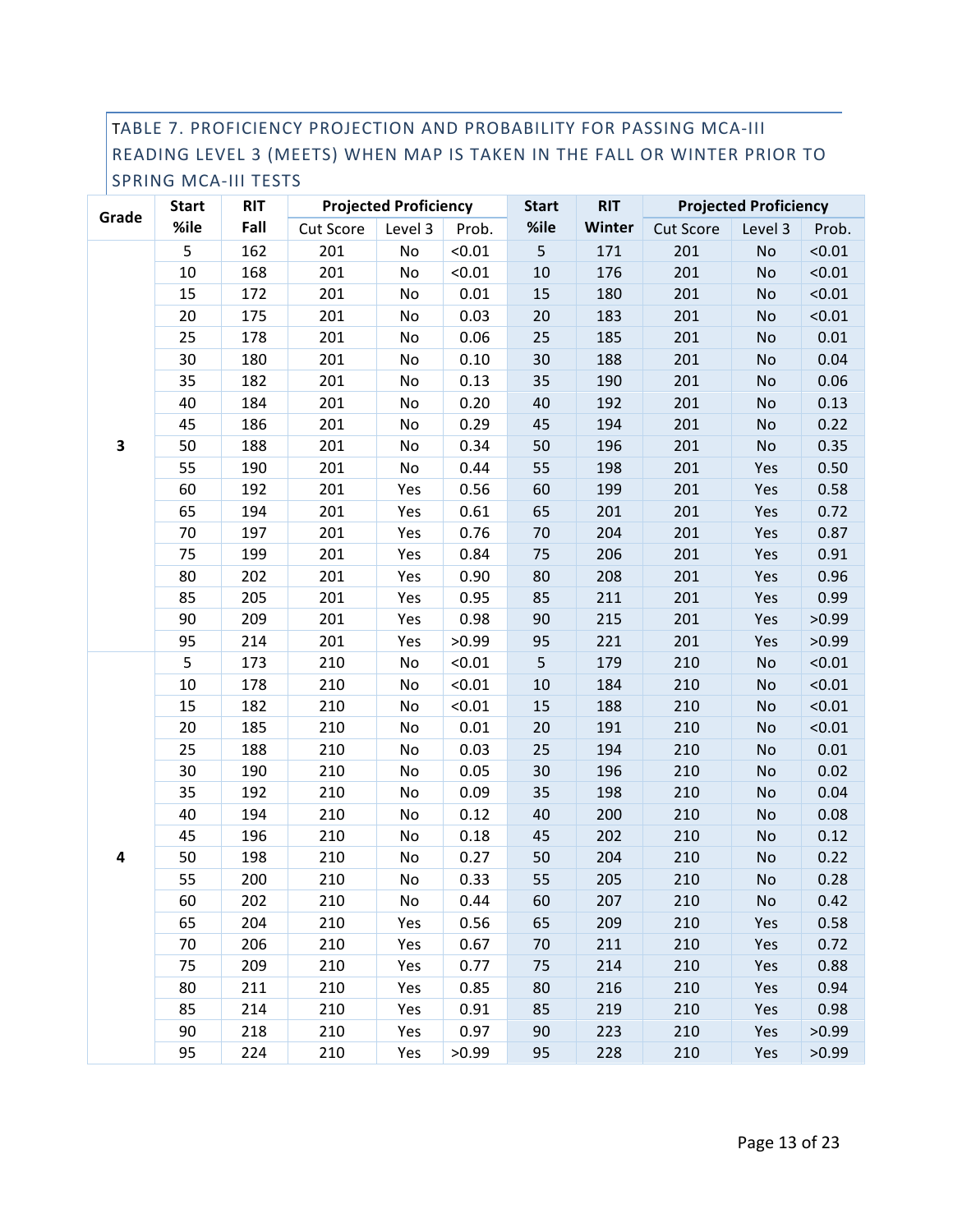## TABLE 7. (CONTINUED)

| Grade | <b>Start</b> | <b>RIT</b> |           | <b>Projected Proficiency</b> |        | <b>Start</b> | <b>RIT</b> |           | <b>Projected Proficiency</b> |        |
|-------|--------------|------------|-----------|------------------------------|--------|--------------|------------|-----------|------------------------------|--------|
|       | %ile         | Fall       | Cut-Score | Level 3                      | Prob.  | %ile         | Winter     | Cut-Score | Level 3                      | Prob.  |
|       | 5            | 181        | 213       | No                           | < 0.01 | 5            | 186        | 213       | No                           | < 0.01 |
|       | 10           | 186        | 213       | No                           | < 0.01 | $10\,$       | 191        | 213       | <b>No</b>                    | < 0.01 |
|       | 15           | 190        | 213       | No                           | 0.01   | 15           | 195        | 213       | No                           | < 0.01 |
|       | 20           | 193        | 213       | No                           | 0.04   | 20           | 197        | 213       | No                           | 0.01   |
|       | 25           | 195        | 213       | No                           | 0.07   | 25           | 200        | 213       | No                           | 0.03   |
|       | 30           | 198        | 213       | No                           | 0.12   | 30           | 202        | 213       | No                           | 0.04   |
|       | 35           | 200        | 213       | No                           | 0.19   | 35           | 204        | 213       | No                           | 0.09   |
|       | 40           | 202        | 213       | No                           | 0.28   | 40           | 206        | 213       | No                           | 0.17   |
|       | 45           | 204        | 213       | No                           | 0.33   | 45           | 208        | 213       | No                           | 0.28   |
| 5     | 50           | 206        | 213       | No                           | 0.44   | 50           | 210        | 213       | No                           | 0.42   |
|       | 55           | 208        | 213       | Yes                          | 0.56   | 55           | 212        | 213       | Yes                          | 0.58   |
|       | 60           | 210        | 213       | Yes                          | 0.67   | 60           | 214        | 213       | Yes                          | 0.72   |
|       | 65           | 212        | 213       | Yes                          | 0.72   | 65           | 215        | 213       | Yes                          | 0.78   |
|       | 70           | 214        | 213       | Yes                          | 0.81   | 70           | 218        | 213       | Yes                          | 0.91   |
|       | 75           | 216        | 213       | Yes                          | 0.88   | 75           | 220        | 213       | Yes                          | 0.94   |
|       | 80           | 218        | 213       | Yes                          | 0.91   | 80           | 222        | 213       | Yes                          | 0.97   |
|       | 85           | 221        | 213       | Yes                          | 0.96   | 85           | 225        | 213       | Yes                          | 0.99   |
|       | 90           | 225        | 213       | Yes                          | 0.99   | 90           | 229        | 213       | Yes                          | >0.99  |
|       | 95           | 231        | 213       | Yes                          | >0.99  | 95           | 234        | 213       | Yes                          | >0.99  |
|       | 5            | 186        | 217       | No                           | < 0.01 | 5            | 190        | 217       | No                           | < 0.01 |
|       | 10           | 192        | 217       | No                           | < 0.01 | $10\,$       | 196        | 217       | No                           | < 0.01 |
|       | 15           | 196        | 217       | No                           | 0.02   | 15           | 199        | 217       | No                           | < 0.01 |
|       | 20           | 198        | 217       | No                           | 0.03   | 20           | 202        | 217       | No                           | 0.01   |
|       | 25           | 201        | 217       | No                           | 0.07   | 25           | 204        | 217       | No                           | 0.02   |
|       | 30           | 203        | 217       | No                           | 0.12   | 30           | 207        | 217       | No                           | 0.06   |
|       | 35           | 205        | 217       | No                           | 0.19   | 35           | 209        | 217       | No                           | 0.12   |
|       | 40           | 207        | 217       | No                           | 0.23   | 40           | 211        | 217       | No                           | 0.22   |
| 6     | 45           | 209        | 217       | No                           | 0.33   | 45           | 212        | 217       | No                           | 0.28   |
|       | 50           | 211        | 217       | No                           | 0.44   | 50           | 214        | 217       | No                           | 0.42   |
|       | 55           | 213        | 217       | Yes                          | 0.56   | 55           | 216        | 217       | Yes                          | 0.50   |
|       | 60           | 215        | 217       | Yes                          | 0.61   | 60           | 218        | 217       | Yes                          | 0.65   |
|       | 65           | 217        | 217       | Yes                          | 0.72   | 65           | 220        | 217       | Yes                          | 0.78   |
|       | 70           | 219        | 217       | Yes                          | 0.81   | 70           | 222        | 217       | Yes                          | 0.88   |
|       | 75           | 221        | 217       | Yes                          | 0.84   | 75           | 224        | 217       | Yes                          | 0.94   |
|       | 80           | 224        | 217       | Yes                          | 0.93   | 80           | 226        | 217       | Yes                          | 0.97   |
|       | 85           | 226        | 217       | Yes                          | 0.96   | 85           | 229        | 217       | Yes                          | 0.99   |
|       | 90           | 230        | 217       | Yes                          | 0.99   | 90           | 233        | 217       | Yes                          | >0.99  |
|       | 95           | 236        | 217       | Yes                          | >0.99  | 95           | 238        | 217       | Yes                          | >0.99  |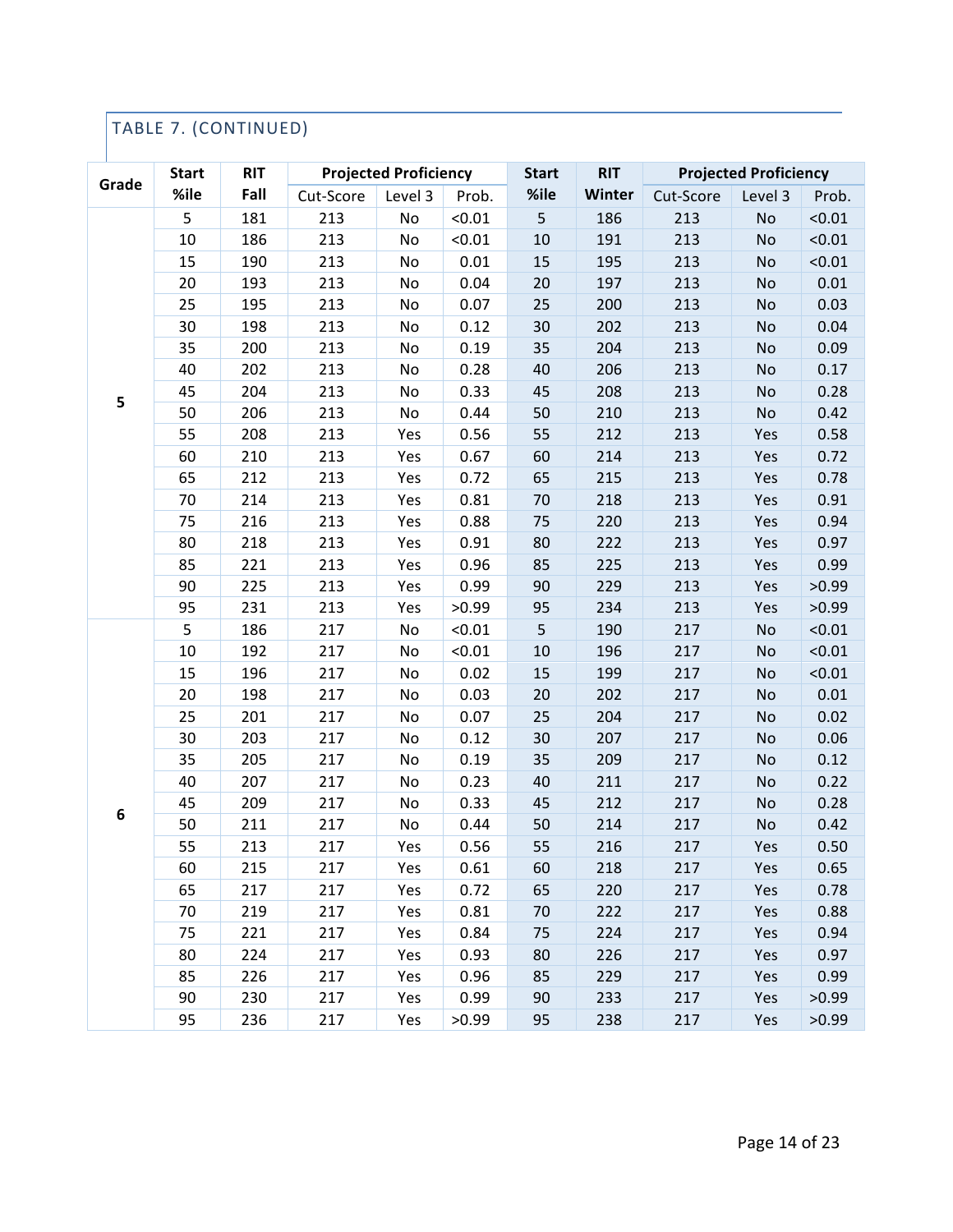## TABLE 7. (CONTINUED)

| Grade                   | <b>Start</b> | <b>RIT</b> |           | <b>Projected Proficiency</b> |        | <b>Start</b> | <b>RIT</b> |           | <b>Projected Proficiency</b> |        |
|-------------------------|--------------|------------|-----------|------------------------------|--------|--------------|------------|-----------|------------------------------|--------|
|                         | %ile         | Fall       | Cut-Score | Level 3                      | Prob.  | %ile         | Winter     | Cut-Score | Level 3                      | Prob.  |
|                         | 5            | 189        | 224       | No                           | < 0.01 | 5            | 192        | 224       | No                           | < 0.01 |
|                         | 10           | 195        | 224       | No                           | < 0.01 | 10           | 198        | 224       | No                           | < 0.01 |
|                         | 15           | 199        | 224       | No                           | < 0.01 | 15           | 201        | 224       | No                           | < 0.01 |
|                         | 20           | 202        | 224       | No                           | 0.01   | 20           | 204        | 224       | No                           | < 0.01 |
|                         | 25           | 204        | 224       | No                           | 0.01   | 25           | 207        | 224       | No                           | < 0.01 |
|                         | 30           | 206        | 224       | No                           | 0.03   | 30           | 209        | 224       | No                           | 0.01   |
|                         | 35           | 209        | 224       | No                           | 0.05   | 35           | 211        | 224       | No                           | 0.02   |
|                         | 40           | 211        | 224       | No                           | 0.10   | 40           | 213        | 224       | No                           | 0.03   |
| $\overline{\mathbf{z}}$ | 45           | 213        | 224       | No                           | 0.15   | 45           | 215        | 224       | No                           | 0.06   |
|                         | 50           | 214        | 224       | No                           | 0.19   | 50           | 217        | 224       | No                           | 0.12   |
|                         | 55           | 216        | 224       | No                           | 0.23   | 55           | 219        | 224       | No                           | 0.22   |
|                         | 60           | 218        | 224       | No                           | 0.33   | 60           | 221        | 224       | No                           | 0.35   |
|                         | 65           | 220        | 224       | No                           | 0.44   | 65           | 223        | 224       | Yes                          | 0.50   |
|                         | 70           | 222        | 224       | Yes                          | 0.56   | 70           | 225        | 224       | Yes                          | 0.65   |
|                         | 75           | 225        | 224       | Yes                          | 0.67   | 75           | 227        | 224       | Yes                          | 0.78   |
|                         | 80           | 227        | 224       | Yes                          | 0.77   | 80           | 230        | 224       | Yes                          | 0.91   |
|                         | 85           | 230        | 224       | Yes                          | 0.88   | 85           | 232        | 224       | Yes                          | 0.94   |
|                         | 90           | 234        | 224       | Yes                          | 0.95   | 90           | 236        | 224       | Yes                          | 0.99   |
|                         | 95           | 240        | 224       | Yes                          | 0.99   | 95           | 242        | 224       | Yes                          | >0.99  |
|                         | 5            | 191        | 227       | No                           | < 0.01 | 5            | 194        | 227       | No                           | < 0.01 |
|                         | 10           | 197        | 227       | No                           | < 0.01 | 10           | 199        | 227       | No                           | < 0.01 |
|                         | 15           | 201        | 227       | No                           | < 0.01 | 15           | 203        | 227       | No                           | < 0.01 |
|                         | 20           | 204        | 227       | No                           | 0.01   | 20           | 206        | 227       | No                           | < 0.01 |
|                         | 25           | 207        | 227       | No                           | 0.02   | 25           | 209        | 227       | No                           | < 0.01 |
|                         | 30           | 209        | 227       | No                           | 0.04   | 30           | 211        | 227       | No                           | < 0.01 |
|                         | 35           | 211        | 227       | No                           | 0.06   | 35           | 213        | 227       | No                           | 0.01   |
|                         | 40           | 213        | 227       | No                           | 0.08   | 40           | 215        | 227       | No                           | 0.02   |
| 8                       | 45           | 215        | 227       | No                           | 0.13   | 45           | 217        | 227       | No                           | 0.05   |
|                         | 50           | 217        | 227       | No                           | 0.19   | 50           | 219        | 227       | No                           | 0.10   |
|                         | 55           | 219        | 227       | No                           | 0.26   | 55           | 221        | 227       | No                           | 0.18   |
|                         | 60           | 221        | 227       | No                           | 0.31   | 60           | 223        | 227       | No                           | 0.29   |
|                         | 65           | 223        | 227       | No                           | 0.40   | 65           | 225        | 227       | No                           | 0.43   |
|                         | 70           | 225        | 227       | Yes                          | 0.50   | 70           | 227        | 227       | Yes                          | 0.57   |
|                         | 75           | 228        | 227       | Yes                          | 0.60   | 75           | 229        | 227       | Yes                          | 0.71   |
|                         | 80           | 230        | 227       | Yes                          | 0.69   | 80           | 232        | 227       | Yes                          | 0.82   |
|                         | 85           | 234        | 227       | Yes                          | 0.84   | 85           | 235        | 227       | Yes                          | 0.93   |
|                         | 90           | 237        | 227       | Yes                          | 0.90   | 90           | 239        | 227       | Yes                          | 0.99   |
|                         | 95           | 243        | 227       | Yes                          | 0.98   | 95           | 244        | 227       | Yes                          | >0.99  |

*Note.* %ile=percentile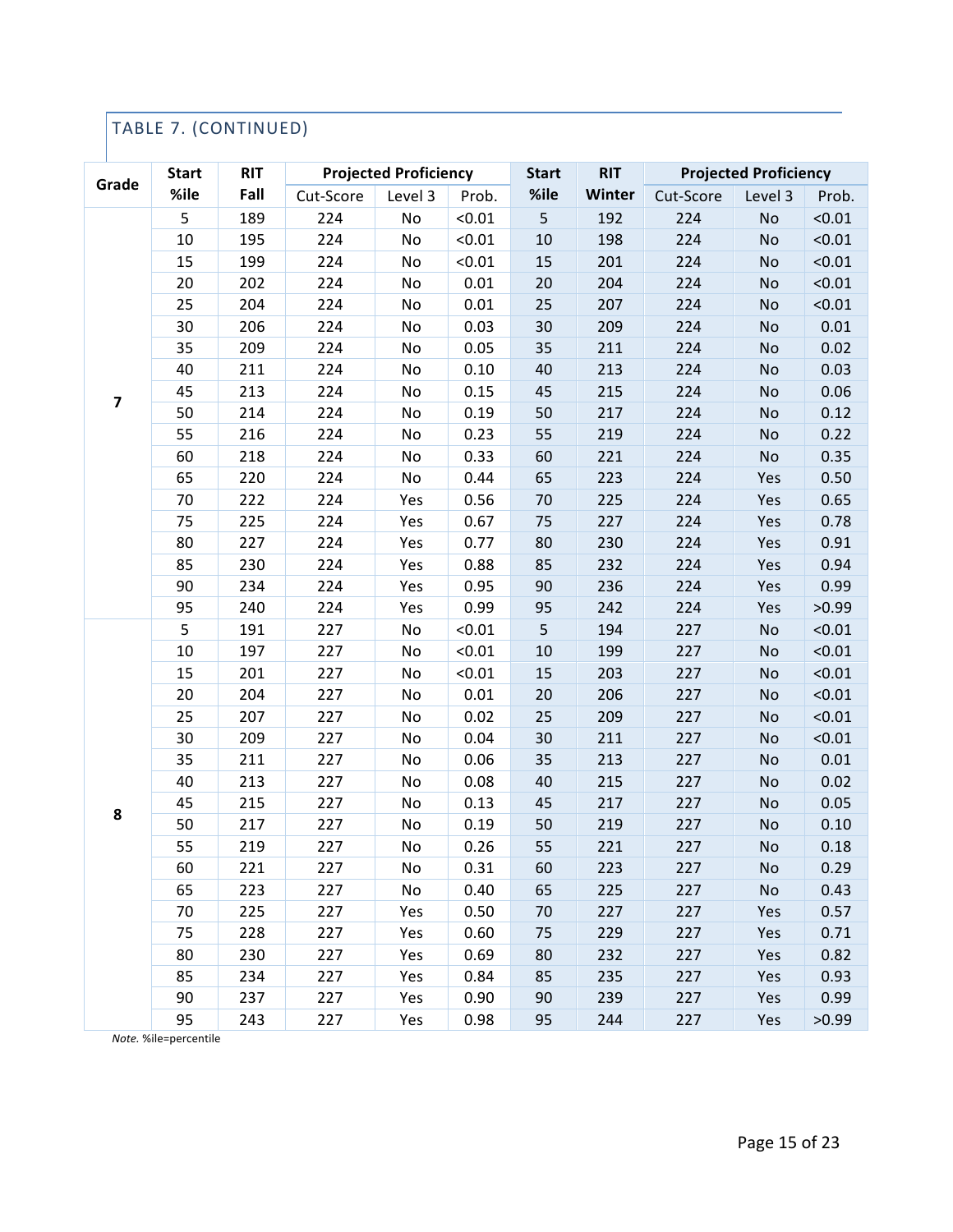#### TABLE 8. PROFICIENCY PROJECTION AND PROBABILITY FOR PASSING MCA-III MATH LEVEL 3 (MEETS) WHEN MAP IS TAKEN IN THE FALL OR WINTER PRIOR TO SPRING MCA-III TESTS

|                         | <b>Start</b> | <b>RIT</b> |           | <b>Projected Proficiency</b> |        | <b>Start</b> | <b>RIT</b> |                  | <b>Projected Proficiency</b> |        |
|-------------------------|--------------|------------|-----------|------------------------------|--------|--------------|------------|------------------|------------------------------|--------|
| Grade                   | %ile         | Fall       | Cut Score | Level 3                      | Prob.  | %ile         | Winter     | <b>Cut Score</b> | Level 3                      | Prob.  |
|                         | 5            | 169        | 202       | No                           | < 0.01 | 5            | 176        | 202              | No                           | < 0.01 |
|                         | 10           | 174        | 202       | No                           | 0.01   | 10           | 181        | 202              | <b>No</b>                    | < 0.01 |
|                         | 15           | 177        | 202       | No                           | 0.04   | 15           | 184        | 202              | No                           | 0.01   |
|                         | 20           | 179        | 202       | No                           | 0.08   | 20           | 187        | 202              | No                           | 0.02   |
|                         | 25           | 182        | 202       | No                           | 0.17   | 25           | 189        | 202              | No                           | 0.05   |
|                         | 30           | 184        | 202       | No                           | 0.22   | 30           | 191        | 202              | No                           | 0.10   |
|                         | 35           | 185        | 202       | No                           | 0.27   | 35           | 193        | 202              | No                           | 0.20   |
|                         | 40           | 187        | 202       | No                           | 0.38   | 40           | 195        | 202              | No                           | 0.34   |
|                         | 45           | 189        | 202       | Yes                          | 0.50   | 45           | 197        | 202              | Yes                          | 0.50   |
| 3                       | 50           | 190        | 202       | Yes                          | 0.56   | 50           | 198        | 202              | Yes                          | 0.58   |
|                         | 55           | 192        | 202       | Yes                          | 0.68   | 55           | 200        | 202              | Yes                          | 0.74   |
|                         | 60           | 194        | 202       | Yes                          | 0.78   | 60           | 202        | 202              | Yes                          | 0.86   |
|                         | 65           | 195        | 202       | Yes                          | 0.83   | 65           | 203        | 202              | Yes                          | 0.90   |
|                         | 70           | 197        | 202       | Yes                          | 0.89   | 70           | 205        | 202              | Yes                          | 0.95   |
|                         | 75           | 199        | 202       | Yes                          | 0.92   | 75           | 207        | 202              | Yes                          | 0.98   |
|                         | 80           | 201        | 202       | Yes                          | 0.96   | 80           | 209        | 202              | Yes                          | 0.99   |
|                         | 85           | 204        | 202       | Yes                          | 0.99   | 85           | 212        | 202              | Yes                          | >0.99  |
|                         | 90           | 207        | 202       | Yes                          | >0.99  | 90           | 215        | 202              | Yes                          | >0.99  |
|                         | 95           | 212        | 202       | Yes                          | >0.99  | 95           | 220        | 202              | Yes                          | >0.99  |
|                         | 5            | 179        | 213       | No                           | < 0.01 | 5            | 185        | 213              | No                           | < 0.01 |
|                         | 10           | 184        | 213       | No                           | < 0.01 | 10           | 190        | 213              | No                           | < 0.01 |
|                         | 15           | 188        | 213       | No                           | 0.02   | 15           | 194        | 213              | No                           | < 0.01 |
|                         | 20           | 190        | 213       | No                           | 0.04   | 20           | 197        | 213              | No                           | 0.01   |
|                         | 25           | 193        | 213       | No                           | 0.11   | 25           | 199        | 213              | No                           | 0.03   |
|                         | 30           | 195        | 213       | No                           | 0.17   | 30           | 201        | 213              | No                           | 0.07   |
|                         | 35           | 197        | 213       | No                           | 0.27   | 35           | 203        | 213              | No                           | 0.14   |
|                         | 40           | 198        | 213       | No                           | 0.32   | 40           | 205        | 213              | No                           | 0.26   |
|                         | 45           | 200        | 213       | No                           | 0.44   | 45           | 207        | 213              | No                           | 0.42   |
| $\overline{\mathbf{4}}$ | 50           | 202        | 213       | Yes                          | 0.56   | 50           | 209        | 213              | Yes                          | 0.58   |
|                         | 55           | 204        | 213       | Yes                          | 0.68   | 55           | 211        | 213              | Yes                          | 0.74   |
|                         | 60           | 205        | 213       | Yes                          | 0.68   | 60           | 212        | 213              | Yes                          | 0.80   |
|                         | 65           | 207        | 213       | Yes                          | 0.78   | 65           | 214        | 213              | Yes                          | 0.90   |
|                         | 70           | 209        | 213       | Yes                          | 0.86   | 70           | 216        | 213              | Yes                          | 0.95   |
|                         | 75           | 211        | 213       | Yes                          | 0.92   | 75           | 218        | 213              | Yes                          | 0.98   |
|                         | 80           | 214        | 213       | Yes                          | 0.97   | 80           | 221        | 213              | Yes                          | >0.99  |
|                         | 85           | 216        | 213       | Yes                          | 0.99   | 85           | 223        | 213              | Yes                          | >0.99  |
|                         | 90           | 220        | 213       | Yes                          | >0.99  | 90           | 227        | 213              | Yes                          | >0.99  |
|                         | 95           | 225        | 213       | Yes                          | >0.99  | 95           | 232        | 213              | Yes                          | >0.99  |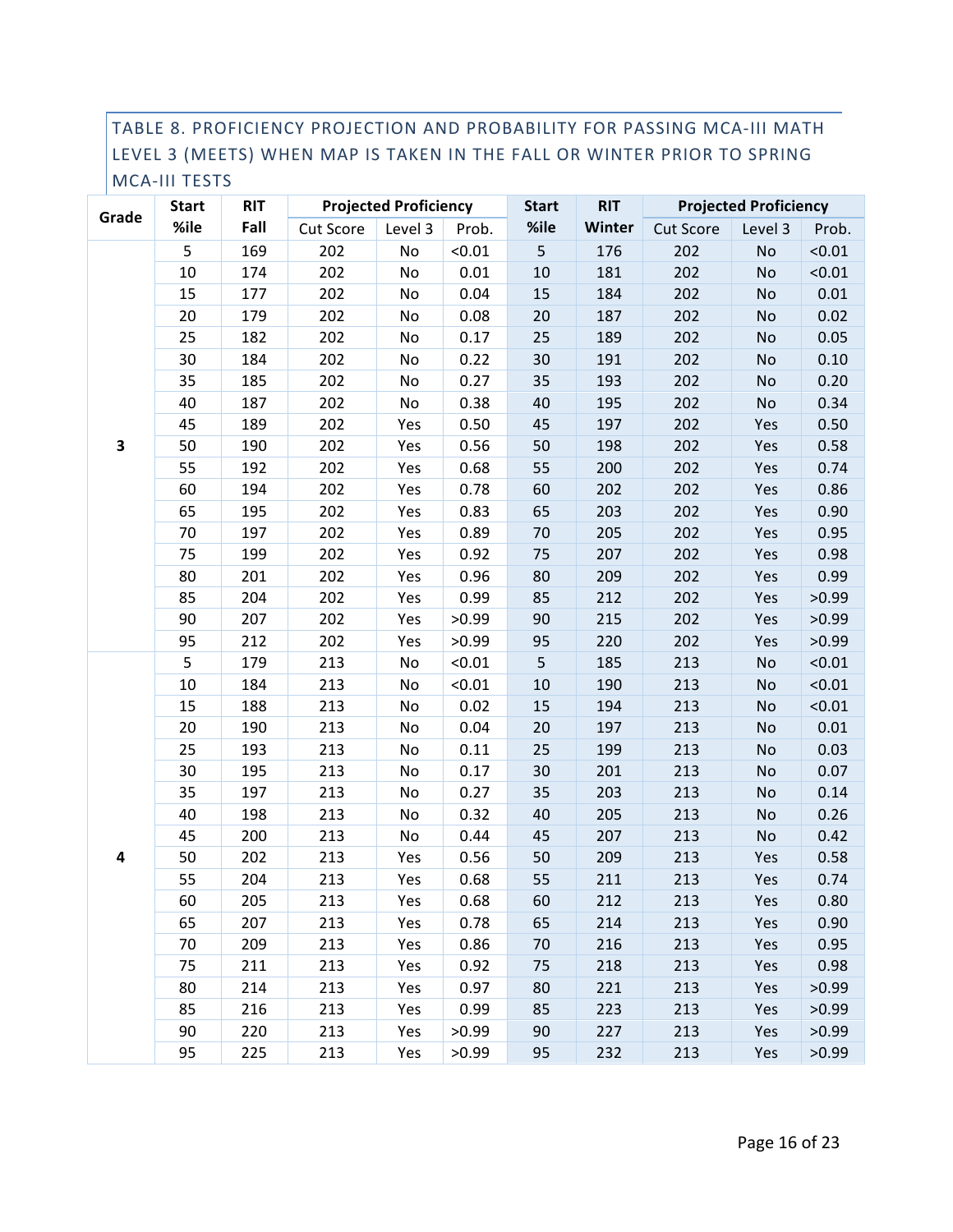## TABLE 8. (CONTINUED)

|       | <b>Start</b><br>%ile | <b>RIT</b><br>Fall | <b>Projected Proficiency</b> |         |        | <b>Start</b> | <b>RIT</b>    | <b>Projected Proficiency</b> |           |        |
|-------|----------------------|--------------------|------------------------------|---------|--------|--------------|---------------|------------------------------|-----------|--------|
| Grade |                      |                    | Cut-Score                    | Level 3 | Prob.  | %ile         | <b>Winter</b> | Cut-Score                    | Level 3   | Prob.  |
|       | 5                    | 187                | 228                          | No      | < 0.01 | 5            | 192           | 228                          | No        | < 0.01 |
|       | 10                   | 193                | 228                          | No      | < 0.01 | 10           | 198           | 228                          | <b>No</b> | < 0.01 |
|       | 15                   | 196                | 228                          | No      | < 0.01 | 15           | 201           | 228                          | No        | < 0.01 |
|       | 20                   | 199                | 228                          | No      | < 0.01 | 20           | 204           | 228                          | No        | < 0.01 |
|       | 25                   | 202                | 228                          | No      | 0.01   | 25           | 207           | 228                          | No        | < 0.01 |
|       | 30                   | 204                | 228                          | No      | 0.02   | 30           | 209           | 228                          | No        | < 0.01 |
|       | 35                   | 206                | 228                          | No      | 0.04   | 35           | 211           | 228                          | No        | < 0.01 |
|       | 40                   | 208                | 228                          | No      | 0.07   | 40           | 213           | 228                          | No        | 0.01   |
| 5     | 45                   | 210                | 228                          | No      | 0.12   | 45           | 215           | 228                          | No        | 0.03   |
|       | 50                   | 211                | 228                          | No      | 0.15   | 50           | 217           | 228                          | No        | 0.07   |
|       | 55                   | 213                | 228                          | No      | 0.23   | 55           | 219           | 228                          | No        | 0.15   |
|       | 60                   | 215                | 228                          | No      | 0.33   | 60           | 221           | 228                          | No        | 0.27   |
|       | 65                   | 217                | 228                          | No      | 0.44   | 65           | 223           | 228                          | No        | 0.42   |
|       | 70                   | 219                | 228                          | Yes     | 0.56   | 70           | 225           | 228                          | Yes       | 0.58   |
|       | 75                   | 221                | 228                          | Yes     | 0.67   | 75           | 228           | 228                          | Yes       | 0.80   |
|       | 80                   | 224                | 228                          | Yes     | 0.81   | 80           | 230           | 228                          | Yes       | 0.89   |
|       | 85                   | 227                | 228                          | Yes     | 0.91   | 85           | 233           | 228                          | Yes       | 0.97   |
|       | 90                   | 230                | 228                          | Yes     | 0.96   | 90           | 237           | 228                          | Yes       | >0.99  |
|       | 95                   | 236                | 228                          | Yes     | >0.99  | 95           | 242           | 228                          | Yes       | >0.99  |
|       | 5                    | 192                | 232                          | No      | < 0.01 | 5            | 196           | 232                          | No        | < 0.01 |
|       | 10                   | 198                | 232                          | No      | < 0.01 | $10\,$       | 202           | 232                          | No        | < 0.01 |
|       | 15                   | 202                | 232                          | No      | < 0.01 | 15           | 205           | 232                          | No        | < 0.01 |
|       | 20                   | 205                | 232                          | No      | < 0.01 | 20           | 209           | 232                          | No        | < 0.01 |
|       | 25                   | 207                | 232                          | No      | 0.01   | 25           | 211           | 232                          | No        | < 0.01 |
|       | 30                   | 209                | 232                          | No      | 0.01   | 30           | 214           | 232                          | No        | < 0.01 |
|       | 35                   | 212                | 232                          | No      | 0.04   | 35           | 216           | 232                          | No        | < 0.01 |
|       | 40                   | 214                | 232                          | No      | 0.07   | 40           | 218           | 232                          | No        | 0.01   |
| 6     | 45                   | 216                | 232                          | No      | 0.12   | 45           | 220           | 232                          | No        | 0.03   |
|       | 50                   | 218                | 232                          | No      | 0.19   | 50           | 222           | 232                          | No        | 0.07   |
|       | 55                   | 220                | 232                          | No      | 0.28   | 55           | 224           | 232                          | No        | 0.15   |
|       | 60                   | 222                | 232                          | No      | 0.38   | 60           | 226           | 232                          | No        | 0.27   |
|       | 65                   | 224                | 232                          | Yes     | 0.50   | 65           | 228           | 232                          | No        | 0.42   |
|       | 70                   | 226                | 232                          | Yes     | 0.62   | 70           | 230           | 232                          | Yes       | 0.58   |
|       | 75                   | 228                | 232                          | Yes     | 0.72   | 75           | 233           | 232                          | Yes       | 0.80   |
|       | 80                   | 231                | 232                          | Yes     | 0.85   | 80           | 236           | 232                          | Yes       | 0.93   |
|       | 85                   | 234                | 232                          | Yes     | 0.91   | 85           | 239           | 232                          | Yes       | 0.98   |
|       | 90                   | 238                | 232                          | Yes     | 0.97   | 90           | 243           | 232                          | Yes       | >0.99  |
|       | 95                   | 243                | 232                          | Yes     | >0.99  | 95           | 248           | 232                          | Yes       | >0.99  |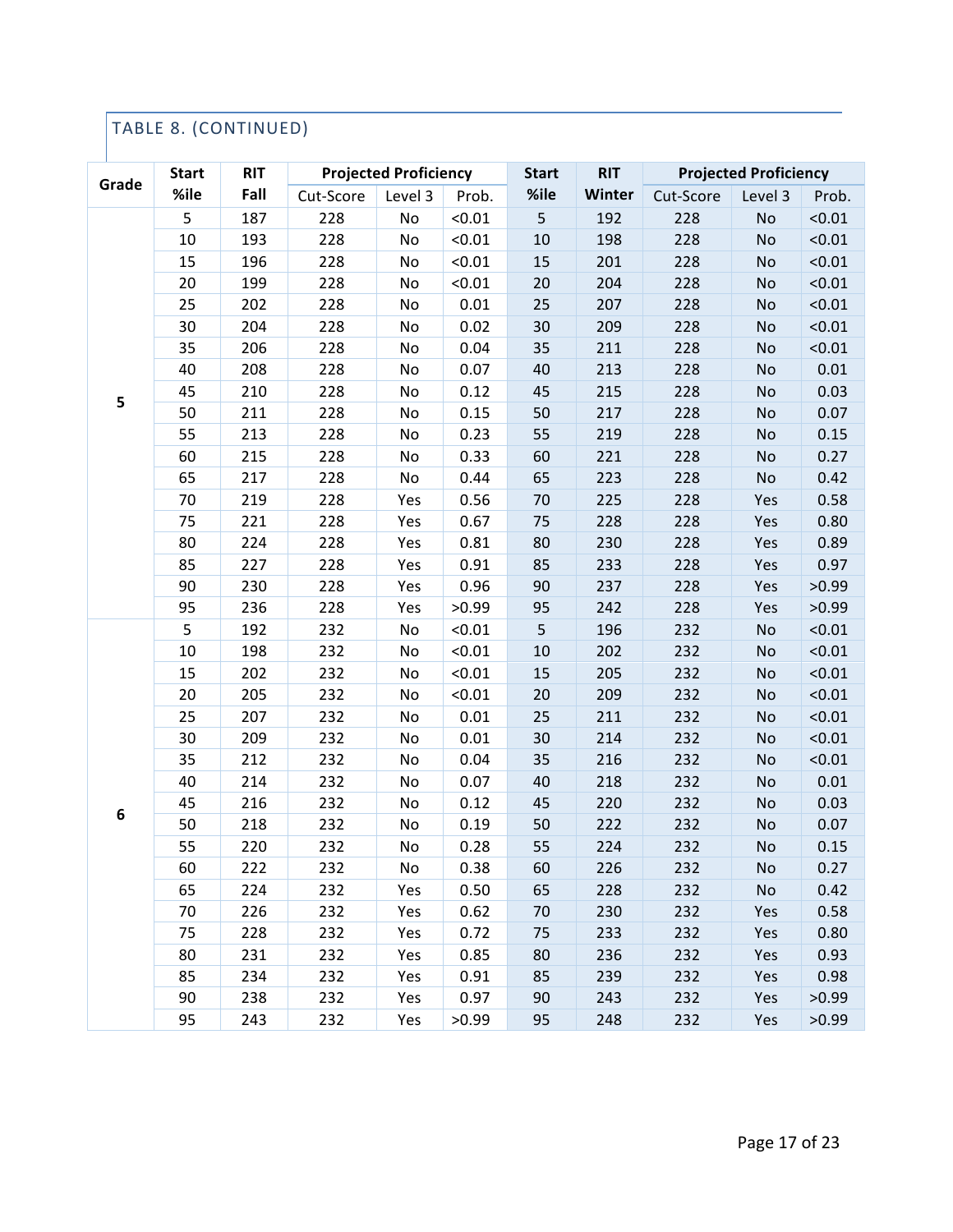## TABLE 8. (CONTINUED)

| Grade                   | <b>Start</b> | <b>RIT</b> | <b>Projected Proficiency</b> |         |        | <b>Start</b> | <b>RIT</b> | <b>Projected Proficiency</b> |         |        |
|-------------------------|--------------|------------|------------------------------|---------|--------|--------------|------------|------------------------------|---------|--------|
|                         | %ile         | Fall       | Cut-Score                    | Level 3 | Prob.  | %ile         | Winter     | Cut-Score                    | Level 3 | Prob.  |
|                         | 5            | 195        | 237                          | No      | < 0.01 | 5            | 198        | 237                          | No      | < 0.01 |
|                         | 10           | 201        | 237                          | No      | < 0.01 | $10\,$       | 204        | 237                          | No      | < 0.01 |
|                         | 15           | 205        | 237                          | No      | < 0.01 | 15           | 208        | 237                          | No      | < 0.01 |
|                         | 20           | 209        | 237                          | No      | < 0.01 | 20           | 212        | 237                          | No      | < 0.01 |
|                         | 25           | 211        | 237                          | No      | < 0.01 | 25           | 215        | 237                          | No      | < 0.01 |
|                         | 30           | 214        | 237                          | No      | < 0.01 | 30           | 217        | 237                          | No      | < 0.01 |
|                         | 35           | 216        | 237                          | No      | 0.01   | 35           | 220        | 237                          | No      | < 0.01 |
|                         | 40           | 218        | 237                          | No      | 0.02   | 40           | 222        | 237                          | No      | < 0.01 |
| $\overline{\mathbf{z}}$ | 45           | 221        | 237                          | No      | 0.06   | 45           | 224        | 237                          | No      | 0.01   |
|                         | 50           | 223        | 237                          | No      | 0.11   | 50           | 226        | 237                          | No      | 0.03   |
|                         | 55           | 225        | 237                          | No      | 0.18   | 55           | 228        | 237                          | No      | 0.07   |
|                         | 60           | 227        | 237                          | No      | 0.27   | 60           | 230        | 237                          | No      | 0.15   |
|                         | 65           | 229        | 237                          | No      | 0.38   | 65           | 233        | 237                          | No      | 0.34   |
|                         | 70           | 231        | 237                          | Yes     | 0.50   | 70           | 235        | 237                          | Yes     | 0.50   |
|                         | 75           | 234        | 237                          | Yes     | 0.68   | 75           | 238        | 237                          | Yes     | 0.74   |
|                         | 80           | 237        | 237                          | Yes     | 0.82   | 80           | 240        | 237                          | Yes     | 0.85   |
|                         | 85           | 240        | 237                          | Yes     | 0.92   | 85           | 244        | 237                          | Yes     | 0.97   |
|                         | 90           | 244        | 237                          | Yes     | 0.98   | 90           | 248        | 237                          | Yes     | >0.99  |
|                         | 95           | 250        | 237                          | Yes     | >0.99  | 95           | 254        | 237                          | Yes     | >0.99  |
|                         | 5            | 197        | 238                          | No      | < 0.01 | 5            | 199        | 238                          | No      | < 0.01 |
|                         | 10           | 203        | 238                          | No      | < 0.01 | $10\,$       | 206        | 238                          | No      | < 0.01 |
|                         | 15           | 208        | 238                          | No      | < 0.01 | 15           | 210        | 238                          | No      | < 0.01 |
|                         | 20           | 211        | 238                          | No      | < 0.01 | 20           | 214        | 238                          | No      | < 0.01 |
|                         | 25           | 214        | 238                          | No      | 0.01   | 25           | 217        | 238                          | No      | < 0.01 |
|                         | 30           | 217        | 238                          | No      | 0.02   | 30           | 220        | 238                          | No      | < 0.01 |
|                         | 35           | 219        | 238                          | No      | 0.03   | 35           | 222        | 238                          | No      | < 0.01 |
|                         | 40           | 222        | 238                          | No      | 0.08   | 40           | 225        | 238                          | No      | 0.01   |
| 8                       | 45           | 224        | 238                          | No      | 0.12   | 45           | 227        | 238                          | No      | 0.04   |
|                         | 50           | 226        | 238                          | No      | 0.18   | 50           | 229        | 238                          | No      | 0.08   |
|                         | 55           | 229        | 238                          | No      | 0.30   | 55           | 231        | 238                          | No      | 0.16   |
|                         | 60           | 231        | 238                          | No      | 0.40   | 60           | 234        | 238                          | No      | 0.35   |
|                         | 65           | 233        | 238                          | Yes     | 0.50   | 65           | 236        | 238                          | Yes     | 0.50   |
|                         | 70           | 236        | 238                          | Yes     | 0.60   | 70           | 239        | 238                          | Yes     | 0.72   |
|                         | 75           | 238        | 238                          | Yes     | 0.70   | 75           | 241        | 238                          | Yes     | 0.84   |
|                         | 80           | 241        | 238                          | Yes     | 0.82   | 80           | 245        | 238                          | Yes     | 0.96   |
|                         | 85           | 245        | 238                          | Yes     | 0.92   | 85           | 248        | 238                          | Yes     | 0.99   |
|                         | 90           | 249        | 238                          | Yes     | 0.98   | 90           | 253        | 238                          | Yes     | >0.99  |
|                         | 95           | 256        | 238                          | Yes     | >0.99  | 95           | 259        | 238                          | Yes     | >0.99  |

*Note.* %ile=percentile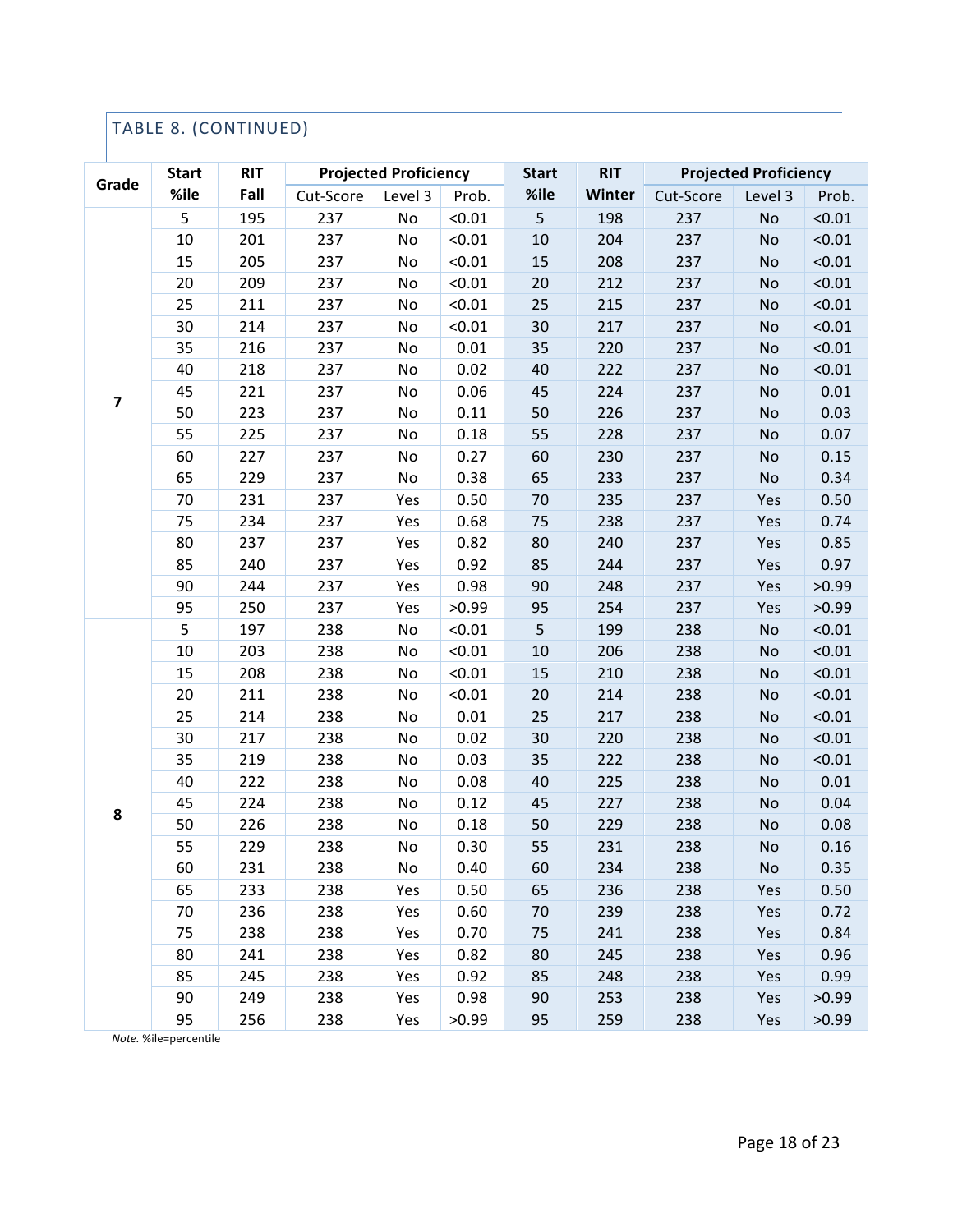# **Summary and Discussion**

This study produced a set of cut scores on MAP reading and math tests for Grades 3 to 8 that correspond to each MCA-III performance level. By using matched score data from a sample of students from Minnesota, the study demonstrates that MAP scores can accurately predict whether a student could be proficient or above on the basis of his/her MAP scores. This study also used the 2015 NWEA norming study results to project a student's probability to meet proficiency based on that student's prior MAP scores in fall and winter. These results will help educators predict student performance in MCA-III tests as early as possible and identify those students who are at risk of failing to meet required standards so that they can receive necessary resources and assistance to meet their goals.

While concordance tables can be helpful and informative, they have general limitations. First, the concordance tables provide information about score comparability on different tests, but the scores cannot be assumed to be interchangeable. In the case for MCA-III and MAP tests, as they are not parallel in content, scores from these two tests should not be directly compared. Second, the sample data used in this study were collected from 30 school districts in Minnesota, which may limit the generalizability of the results to test takers who differ significantly from this sample. Finally, cautions should also be exercised if the concorded scores are used for a subpopulation. NWEA will continue to gather information about MCA-III performance from other schools in Minnesota to enhance the quality and generalizability of the study.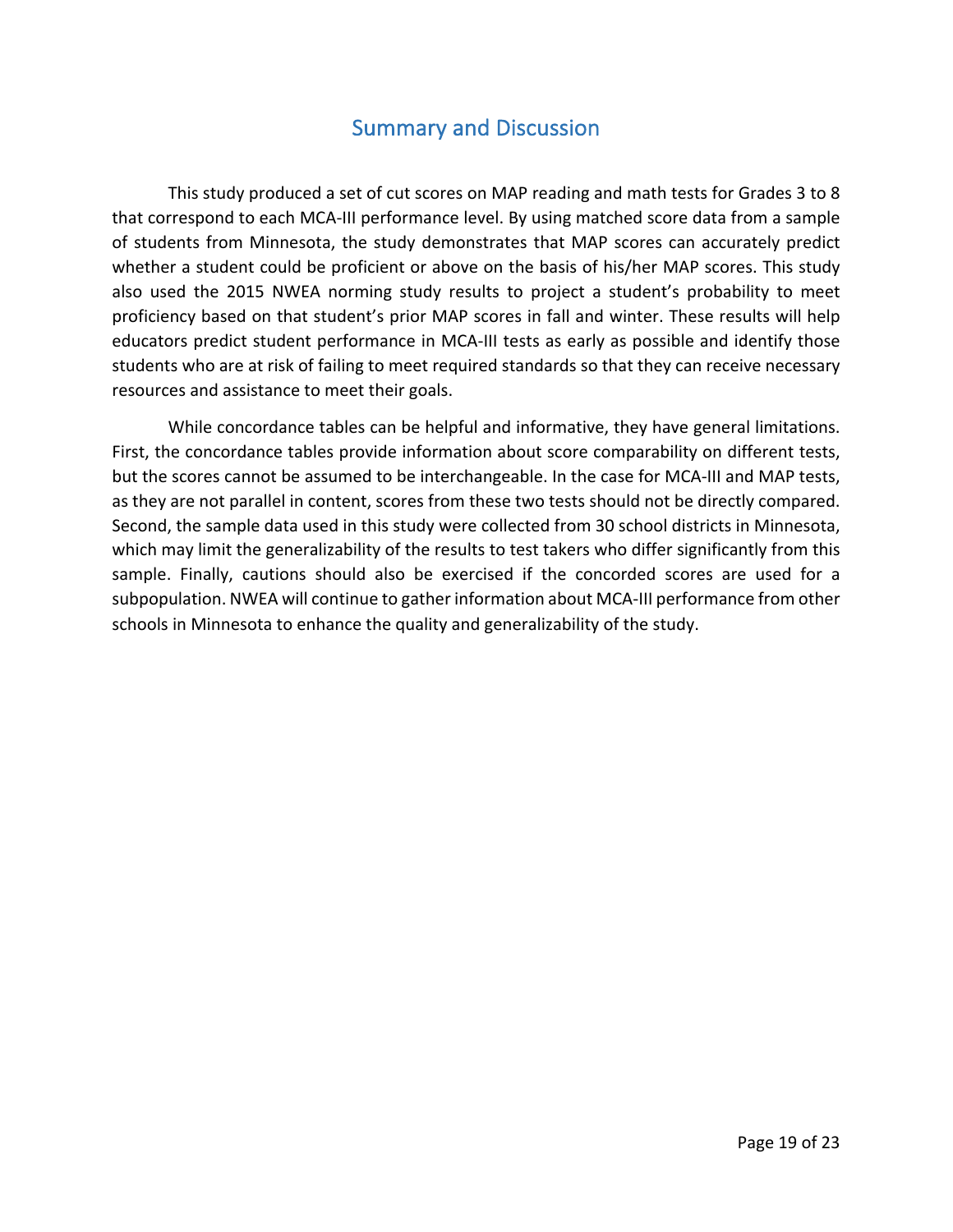# References

- Data Recognition Corporation (2015). *Technical report for the 2015 Minnesota system of school* assessment. MN: Maple Grove.
- Hanson, B. A., Harris, D. J., Pommerich, M., Sconing, J. A., & Yi, Q. (2001). *Suggestions for the evaluation and use of concordance results*. (ACT Research Report No. 2001-1). Iowa City, IA: ACT, Inc.
- Kolen, M. J., & Brennan, R. L. (2004). *Test equating, scaling, and linking*. New York: Springer.
- Pommerich, M., Hanson, B., Harris, D., & Sconing, J. (2004). Issues in conducting linkage between distinct tests. *Applied Psychological Measurement*, 28(4), 247-273.
- Thum Y. M., & Hauser, C. H. (2015). *NWEA 2015 MAP Norms for Student and School Achievement* Status and Growth. NWEA Research Report. Portland, OR: NWEA.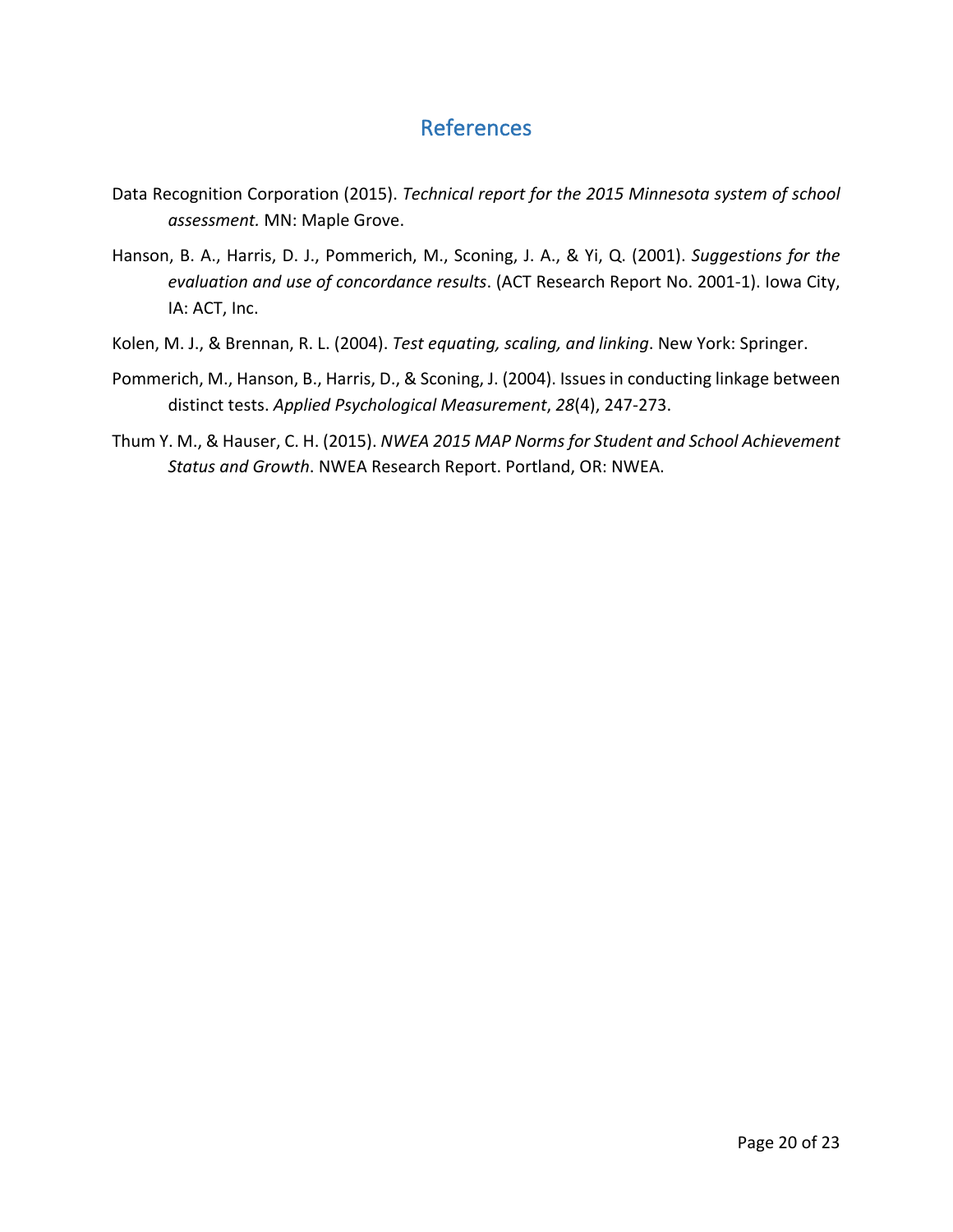# Appendix

#### Data and Analysis

#### Data

Data used in this study were collected from 30 school districts in Minnesota. The sample contained matched MCA-III and MAP reading scores from 36,844 students in Grades 3 to 8 and matched MCA-III and MAP math scores from 35,665 students in Grades 3 to 8 who completed both MCA-III and MAP in the spring of 2015.

To understand the statistical characteristics of the test scores, descriptive statistics are provided in Table A1 below. As Table A1 indicates, the correlation coefficients between MAP and MCA-III reading scores range from 0.85 to 0.86, and the correlation coefficients between MAP and MCA-III math scores range from 0.89 to 0.92. In general, all these correlations indicate a strong relationship between MAP and MCA-III test scores.

|                |       |      |      | <b>MCA-III</b> |           |     | <b>MAP</b> |             |           |     |            |
|----------------|-------|------|------|----------------|-----------|-----|------------|-------------|-----------|-----|------------|
| <b>Subject</b> | Grade | N    | r    | <b>Mean</b>    | <b>SD</b> | Min | <b>Max</b> | <b>Mean</b> | <b>SD</b> | Min | <b>Max</b> |
|                | 3     | 6706 | 0.86 | 352.70         | 21.17     | 301 | 475        | 202.26      | 15.58     | 141 | 242        |
|                | 4     | 6460 | 0.85 | 452.40         | 15.38     | 411 | 552        | 211.00      | 14.53     | 141 | 250        |
| <b>Reading</b> | 5     | 6513 | 0.85 | 555.02         | 14.48     | 411 | 633        | 217.01      | 14.62     | 143 | 258        |
|                | 6     | 5964 | 0.85 | 655.08         | 17.85     | 606 | 699        | 220.66      | 13.71     | 143 | 261        |
|                | 7     | 5886 | 0.86 | 751.75         | 17.16     | 703 | 798        | 224.79      | 13.74     | 150 | 275        |
|                | 8     | 5315 | 0.85 | 850.60         | 18.86     | 802 | 898        | 226.72      | 14.26     | 149 | 272        |
|                | 3     | 6737 | 0.90 | 357.34         | 15.80     | 315 | 457        | 208.84      | 14.00     | 143 | 269        |
|                | 4     | 6458 | 0.90 | 458.95         | 17.54     | 409 | 537        | 221.15      | 15.50     | 152 | 281        |
| <b>Math</b>    | 5     | 6566 | 0.90 | 552.46         | 13.45     | 420 | 635        | 230.88      | 16.90     | 148 | 292        |
|                | 6     | 5876 | 0.92 | 650.93         | 14.33     | 611 | 688        | 233.33      | 16.02     | 159 | 288        |
|                | 7     | 5535 | 0.91 | 750.48         | 11.49     | 718 | 782        | 237.79      | 16.61     | 154 | 311        |
|                | 8     | 4493 | 0.89 | 850.35         | 13.78     | 813 | 888        | 238.70      | 18.29     | 150 | 295        |

TABLE A1. DESCRIPTIVE STATISTICS OF THE SAMPLE DATA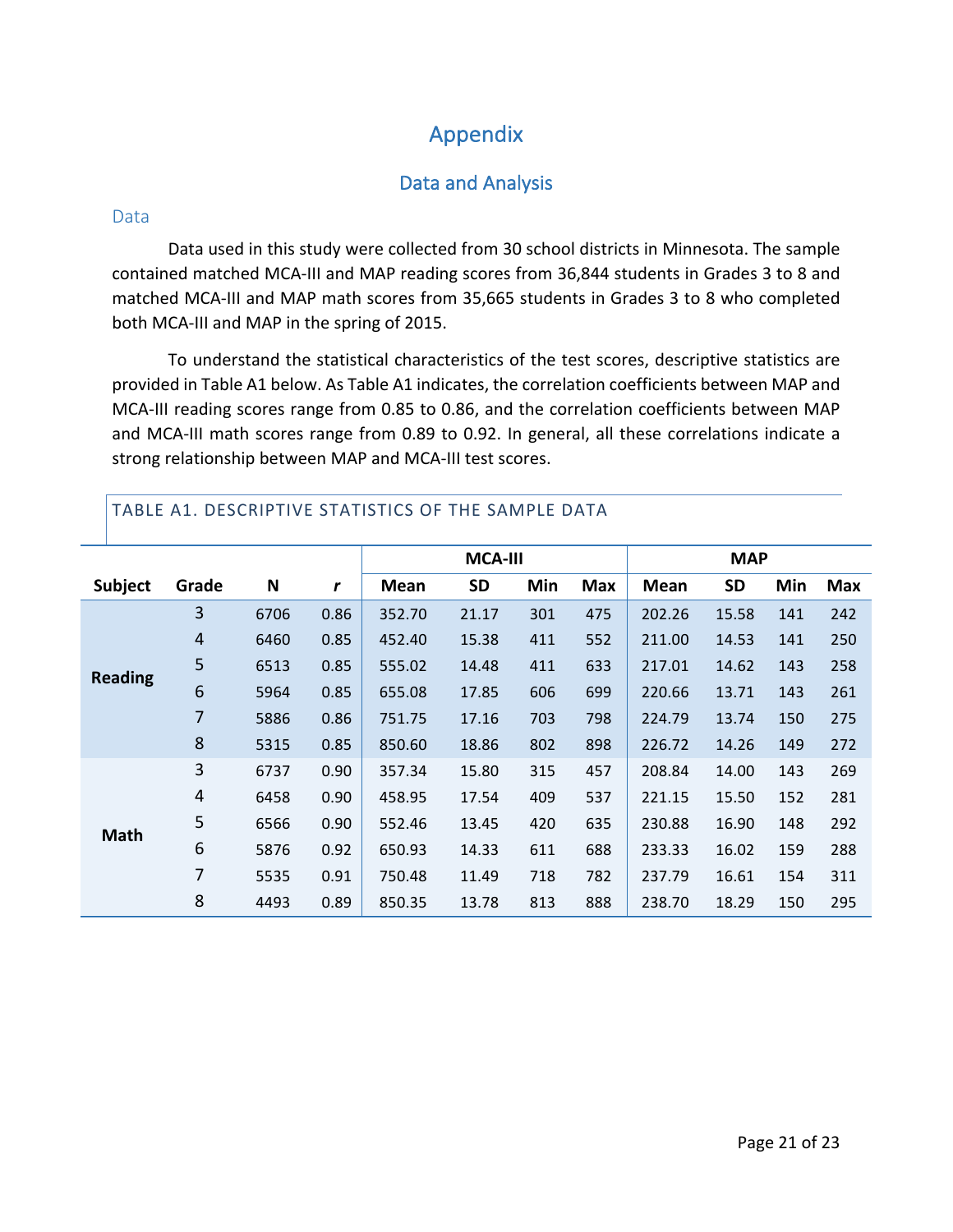#### Equipercentile Linking Procedure

The equipercentile procedure  $(e.g.,$  Kolen & Brennan, 2004) was used to establish the concordance relationship between MCA-III and MAP scores for grades 3 to 8 in reading and math. This procedure matches scores on the two scales that have the same percentile rank (i.e., the proportion of scores at or below each score).

Suppose we need to establish the concorded scores between two tests.  $x$  is a score on Test X (e.g., MCA-III). Its equipercentile equivalent score on Test Y (e.g., MAP),  $e_y(x)$ , can be obtained through a cumulative-distribution-based linking function defined in Equation (A1):

$$
e_y(x) = G^{-1}[P(x)]
$$
 (A1)

where  $e_y(x)$  is the equipercentile equivalent of scores on MCA-III on the scale of MAP,  $P(x)$  is the percentile rank of a given score on Test X.  $G^{-1}$  is the inverse of the percentile rank function for scores on Test  $Y$  which indicates the scores on Test  $Y$  corresponding to a given percentile. Polynomial loglinear pre-smoothing was applied to reduce irregularities of the frequency distributions as well as equipercentile linking curve.

#### Consistency rate of Classification

Consistency rate of classification accuracy, expressed in the form of a rate between 0 and 1, measures the extent to which MAP scores (and the estimated MAP cut scores) accurately predicted whether students in the sample would be proficient (i.e., Level 3 or higher) on MCA-III tests. 

To calculate consistency rate of classification, sample students were designated "Below MCA-III cut" or "At or above MCA-III cut" based on their actual MCA-III scores. Similarly, they were also designated as "Below MAP cut" or "At or above MAP cut" based on their actual MAP scores. A 2-way contingency table was then tabulated (see Table A2), classifying students as "Proficient" on the basis of MCA-III cut score and concordant MAP cut score. Students classified in the *true positive* (TP) category were those predicted to be Proficient based on the MAP cut scores and were also classified as Proficient based on the MCA-III cut scores. Students classified in the *true negative* (TN) category were those predicted to be Not Proficient based on the MAP cut scores and were also classified as Not Proficient based on the MCA-III cut scores. Students classified in the *false positive* (FP) category were those predicted to be Proficient based on the MAP cut scores but were classified as Not Proficient based on the MCA-III cut scores. Students classified in the *false negative* (FN) category were those predicated to be Not Proficient based on the MAP cut scores but were classified as Proficient based on the MCA-III cut scores. The overall consistency rate of classification was computed as the proportion of correct classifications among the entire sample by  $(TP+TN) / (TP+TN+FP+FN)$ .